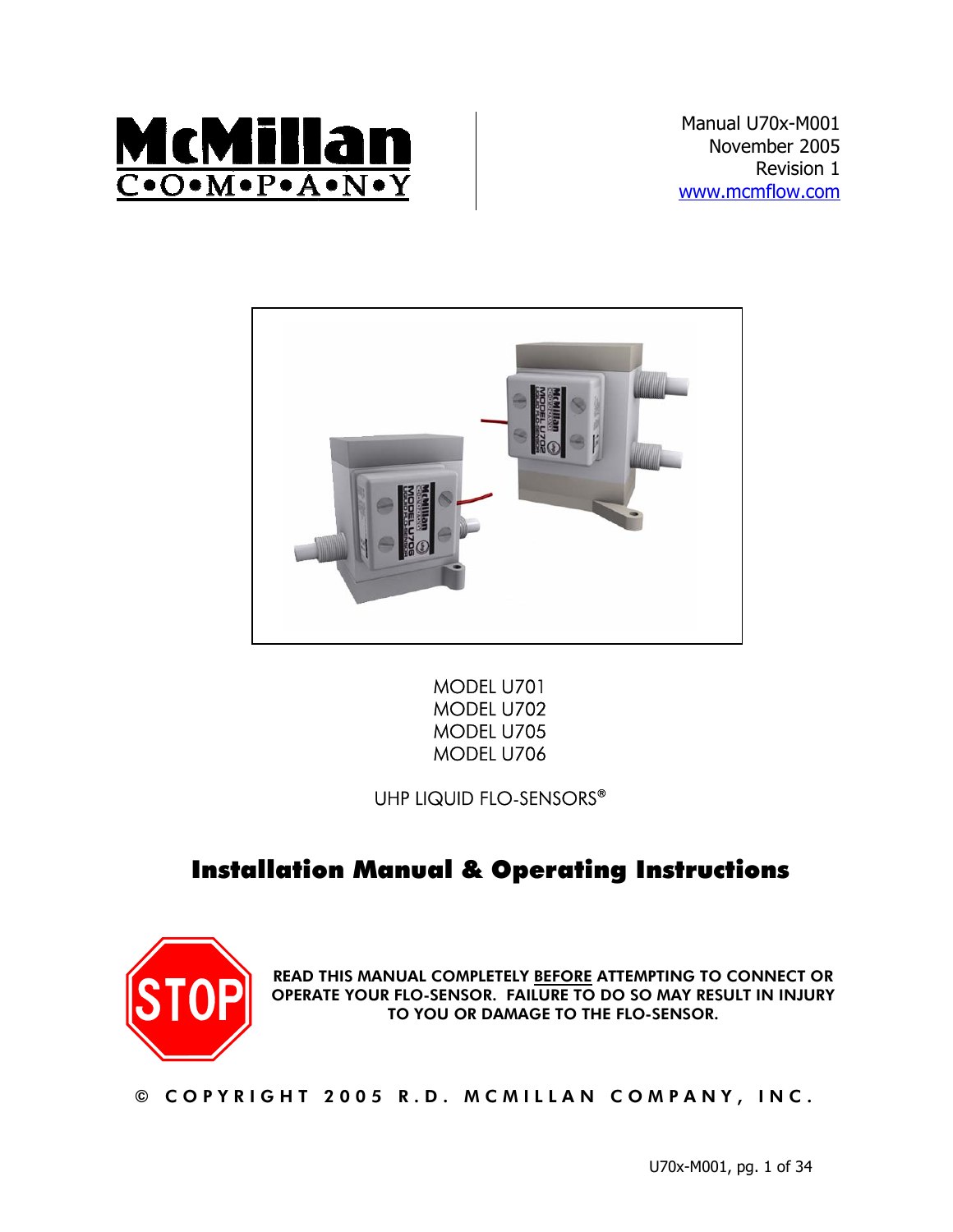| А.        | Introduction | 3 |
|-----------|--------------|---|
|           |              |   |
|           |              |   |
|           |              |   |
| <b>B.</b> |              |   |
|           |              |   |
|           |              |   |
|           |              |   |
|           |              |   |
|           |              |   |
|           |              |   |
|           |              |   |
|           |              |   |
|           |              |   |
|           |              |   |
|           |              |   |
|           |              |   |
|           |              |   |
|           |              |   |
|           |              |   |
|           |              |   |
|           |              |   |
|           |              |   |
|           |              |   |
|           |              |   |
|           |              |   |
|           |              |   |
| D.        |              |   |
|           |              |   |
|           |              |   |
|           |              |   |
| Е.        |              |   |
| F.        |              |   |
|           |              |   |
| Н.        |              |   |
|           |              |   |
|           |              |   |
|           |              |   |
|           |              |   |
|           |              |   |
| Ι.        |              |   |
| J.        |              |   |
| K.        |              |   |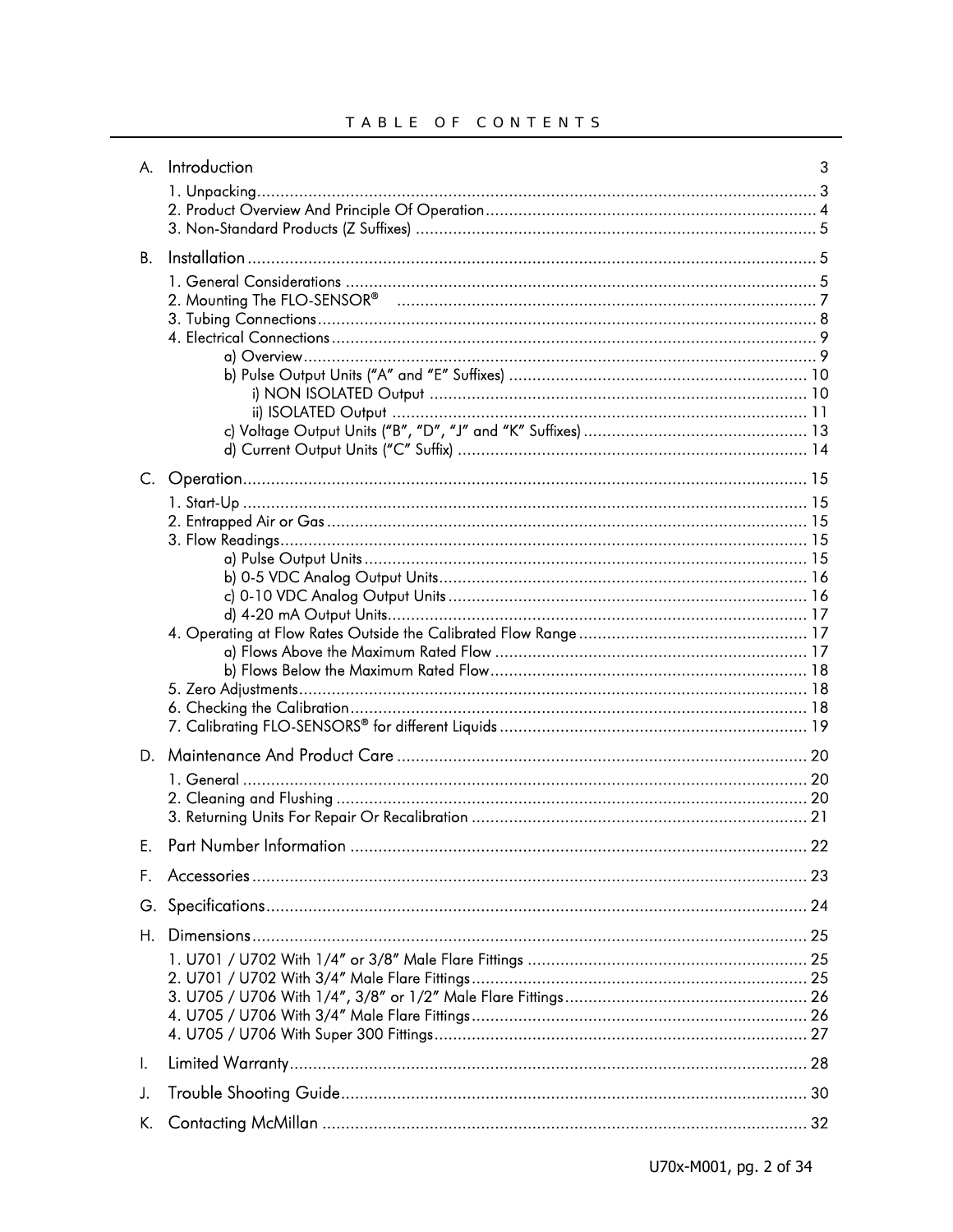# **A. Introduction**

## **1. Unpacking**



**Caution:** The Model U701, U702, U705 and U706 FLO-SENSORS® are assembled, tested and sealed under cleanroom conditions. To maintain cleanliness, units should only be opened under cleanroom conditions with the appropriate equipment.

McMillan suitably packages all sensors to prevent damage during shipping. If external damage is noted upon receipt of the package, please contact the shipping company immediately. McMillan Company is not liable for damage to the device once it has left the manufacturing premises.

Open the package from the top, taking care not to cut too deeply into the package. Remove all the documentation and contents. Take care to remove all the items and check them against the packing slip. The products should also be checked for any concealed shipping damage. If any shortages or damage is noted, please contact the shipping company and/or McMillan Company to resolve the problem.



**Contents of Box (Model U701/2 shown, U705 / 6 Similar).** 



 **Caution:** Take care not to **drop** your sensor. Read the installation section of this manual before providing power or tubing connections to the unit. Any damage caused by improper installation or careless handling will not be repaired under warranty (see limited warranty on page 28 for more details).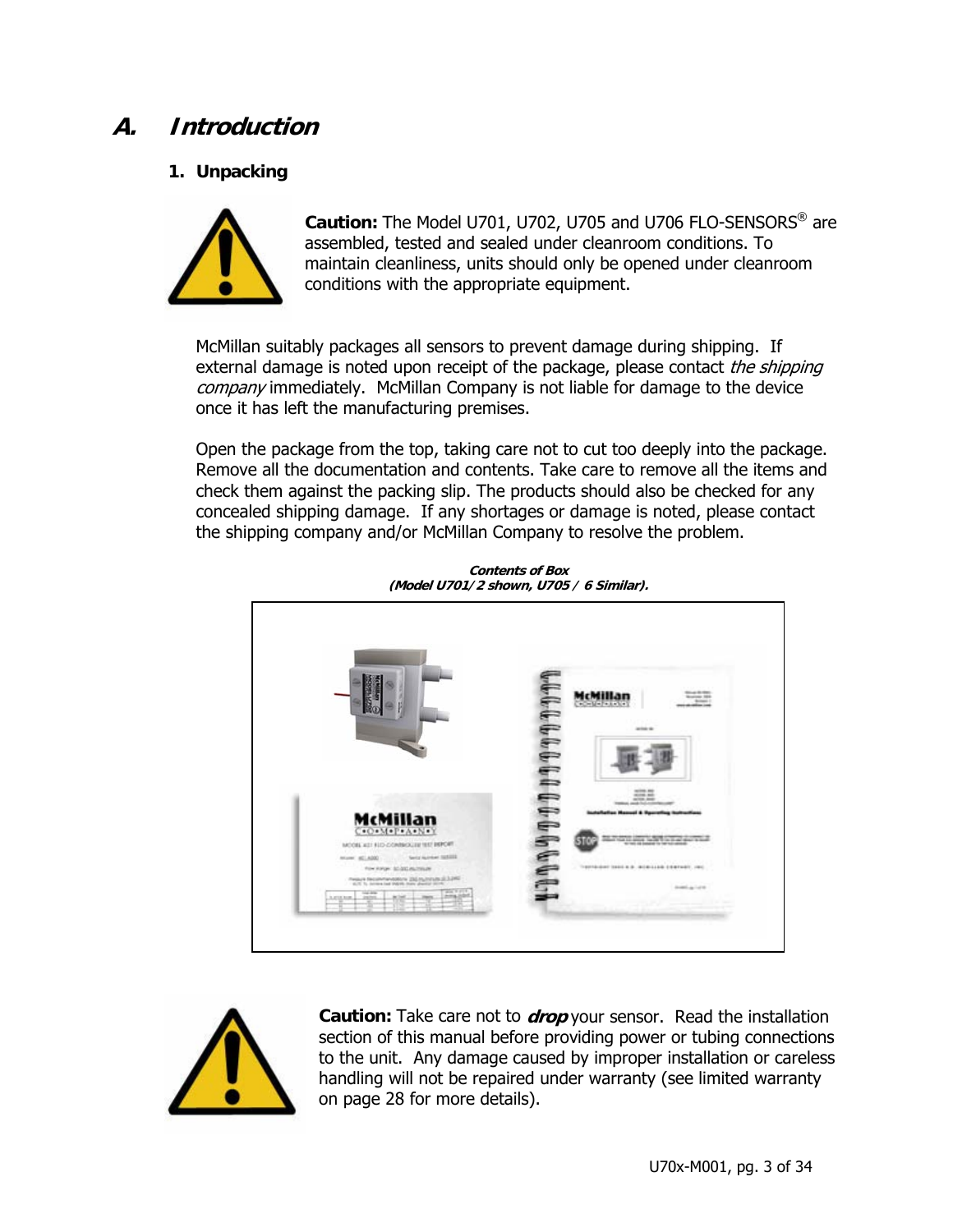## **2. Product Overview and Principle of Operation**

McMillan Micro Turbine Wheel FLO-SENSORS<sup>®</sup> for liquids are capable of measuring flows as low as 15-100 ml/min or as high as 7.0-50.0 l/min. Highly repeatable results are achieved using a patented Pelton Turbine Wheel flow sensor design. This proven design minimizes zero drift while maintaining fast response and linear outputs with virtually no maintenance.



McMillan's patented technology measures flow using a miniature turbine wheel approximately 0.8 inches (20 mm) in diameter. The micro-turbine wheel is supported on a very small sapphire shaft that is held in position by two sapphire bearings. The micro-turbine assembly is so light that it virtually floats in the liquid. This relieves force on the bearings and eliminates wear. Consequently no particles are generated.

As flow passes through the FLO-SENSOR®, a precision machined

nozzle directs the fluid onto the very small teeth of the micro-turbine wheel. This causes the wheel to spin at a speed proportional to the flow rate.

The micro-turbine wheel is opaque except for 8 small translucent windows. An infrared light beam is directed onto the wheel through a thin section of the PTFE body. As the wheel rotates the infrared beam passes through each translucent section and is electro optically detected on the other side of the wheel. The detected light is converted to electrical pulses. As the wheel spins faster

the pulse rate increases. Processing circuitry provides analog and/or pulse output that are linearly proportional to the flow rate.

When the wheel stops (under zero flow conditions), no pulses are generated. Consequently, zero drift is not possible and zero adjustments are never required.



Every unit is supplied with a calibration certificate detailing the results obtained during calibration. Units are calibrated using deionized water as the reference media. Flowing liquids with different specific gravities or viscosities may yield results differing from the original calibration.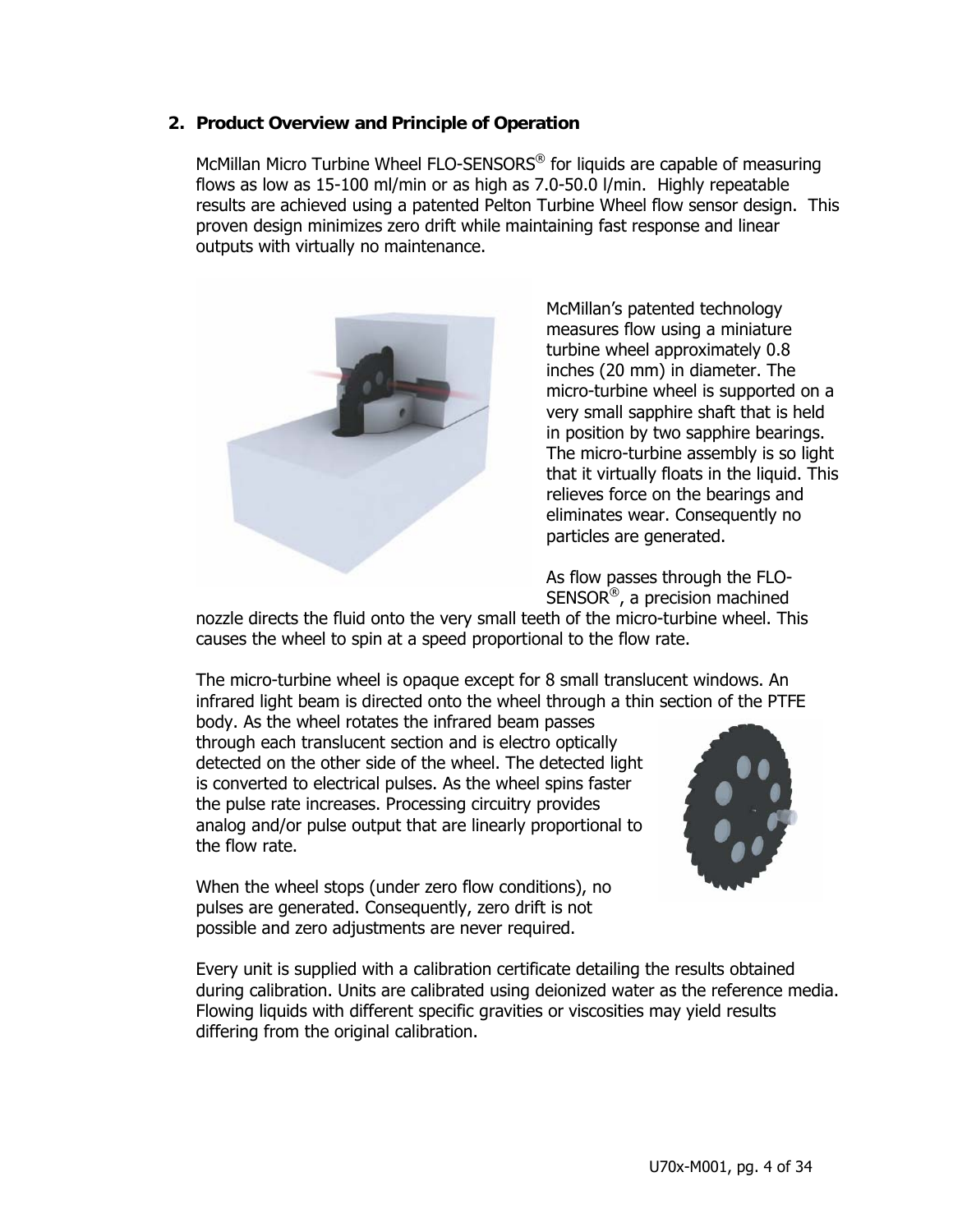## **3. Non-Standard Products (Z Suffixes)**

Please note that the installation instructions, operating instructions, and specifications included within this manual apply to standard production models only. If your FLO-SENSOR<sup>®</sup> has a "Z" suffix (e.g. U702- $Z0123$ ) then your unit is nonstandard. Contact the factory to check if the installation, operation, or specifications of your sensor are different than detailed in this manual.

## **B. Installation**



**CAUTION: DO NOT FLOW ANY GAS THROUGH A LIQUID FLO-SENSOR®. THIS WILL DAMAGE THE MICRO-TURBINE ASSEMBLY AND VOID THE WARRANTY.** 



**Caution: Do not exceed the pressure, temperature or power operating ranges detailed in the SPECIFICATIONS section of this manual. McMillan Company shall not be liable for any damage or injury caused by incorrect operation of their products.** 

## **1. General Considerations**

It is recommended that a safety shut-off valve be installed upstream of (before) the sensor.

All wetted parts should be checked for compatibility with the liquid to be used. If there are any incompatibilities e.g. highly corrosive liquid, then the unit may be damaged or fail prematurely. Such damage will not be repaired under warranty.

Units should be installed in a clean, dry environment with an ambient temperature that is as stable as possible. Avoid areas with strong magnetic fields, strong air flows or excessive vibration.

If the liquid to be used may contain particles larger than 20 microns then a filter (20 microns or less) should be installed upstream of (before) the unit.

If there is any possibility that there may be bubbles or entrapped gas in the system then the outlet tubing should be elevated above the inlet port. This will enable any gas that may become entrapped in the unit to escape.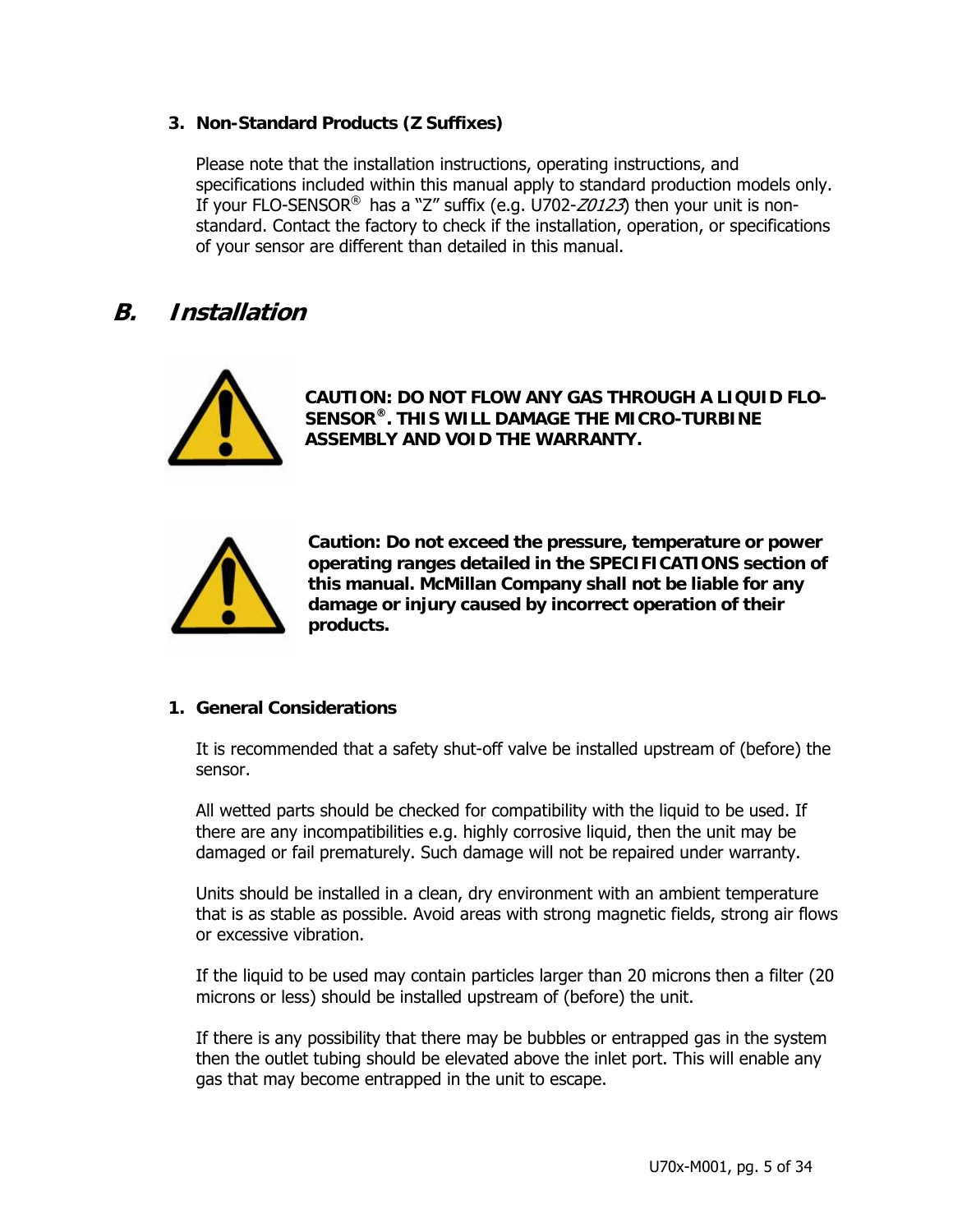The required differential pressure (or pressure drop across the unit) decreases exponentially with decreases in flow rate. The specific pressure drop at 100% of the rated flow is detailed on the calibration certificate for each unit.

To calculate the pressure drop at a certain flow rate use the formula

 $PD = (YourFlow / MaxFlow)^2 \times PD_{max}$ 

**PD** = Pressure drop at YourFlow. **YourFLow** = flow rate (ml/min or l/min) **MaxFlow** = 100% rated flow for the sensor (in same units as YourFlow)  $PD_{max}$  = Pressure drop at 100% rated flow (see calibration certificate)

If the pressure available for the flow sensor is BELOW the pressure drop at the required flow then flow through the unit will not be possible.



For example: You have a sensor with a 50-500 ml/min flow range (Range 5) and want to know the pressure drop (or minimum differential pressure required) at 300 ml/min. According to the calibration certificate, the pressure drop at 100% of flow is approx 10 psi. Using the formula above:

PD =  $(300 / 500)^2 \times 10 = 3.6$  psid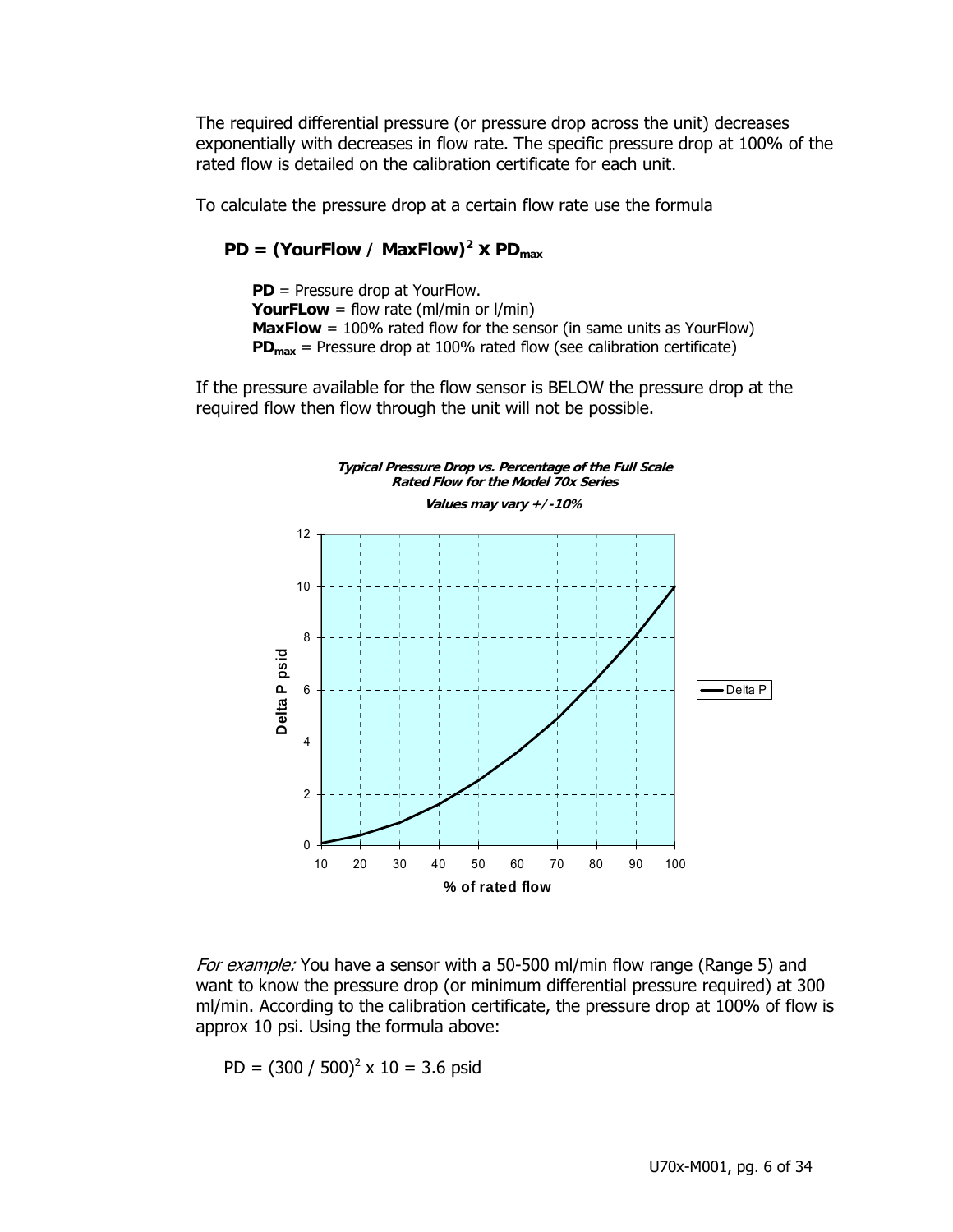Therefore, at 300 ml/min the minimum required differential pressure for this unit is 3.6 psid. This means that if the available pressure is below 3.6 psid then flow through the unit will not be possible.

Pressure drop through a system is cumulative. If the total pressure drop across all the components in a system exceeds the minimum pressure available then flow will not be possible.

For example: A system has a pressure of 30-40 psi. There are several components and the sum of their pressure drops at the required flow rate is 32 psid. If the system is operating at 30 psi flow would not be possible as the total of the pressure drops would be greater than the pressure available. The system will only operate if the system pressure is above 32 psi.

## **2. Mounting the FLO-SENSOR®.**

McMillan FLO-SENSORS® have no particular installation requirements so may be mounted in any convenient position. It is recommended that the outlet of the FLO- $SENSOR<sup>®</sup>$  is parallel with, or elevated above the inlet. This will enable entrapped air in the system to pass through the unit more easily.

The Model U701, U702, U705 and U706 FLO-SENSORS<sup>®</sup> have an integral base plate. Units should be mounted on a suitable substrate using the holes provided.



**Mounting View From Bottom (Mounting hardware not included)**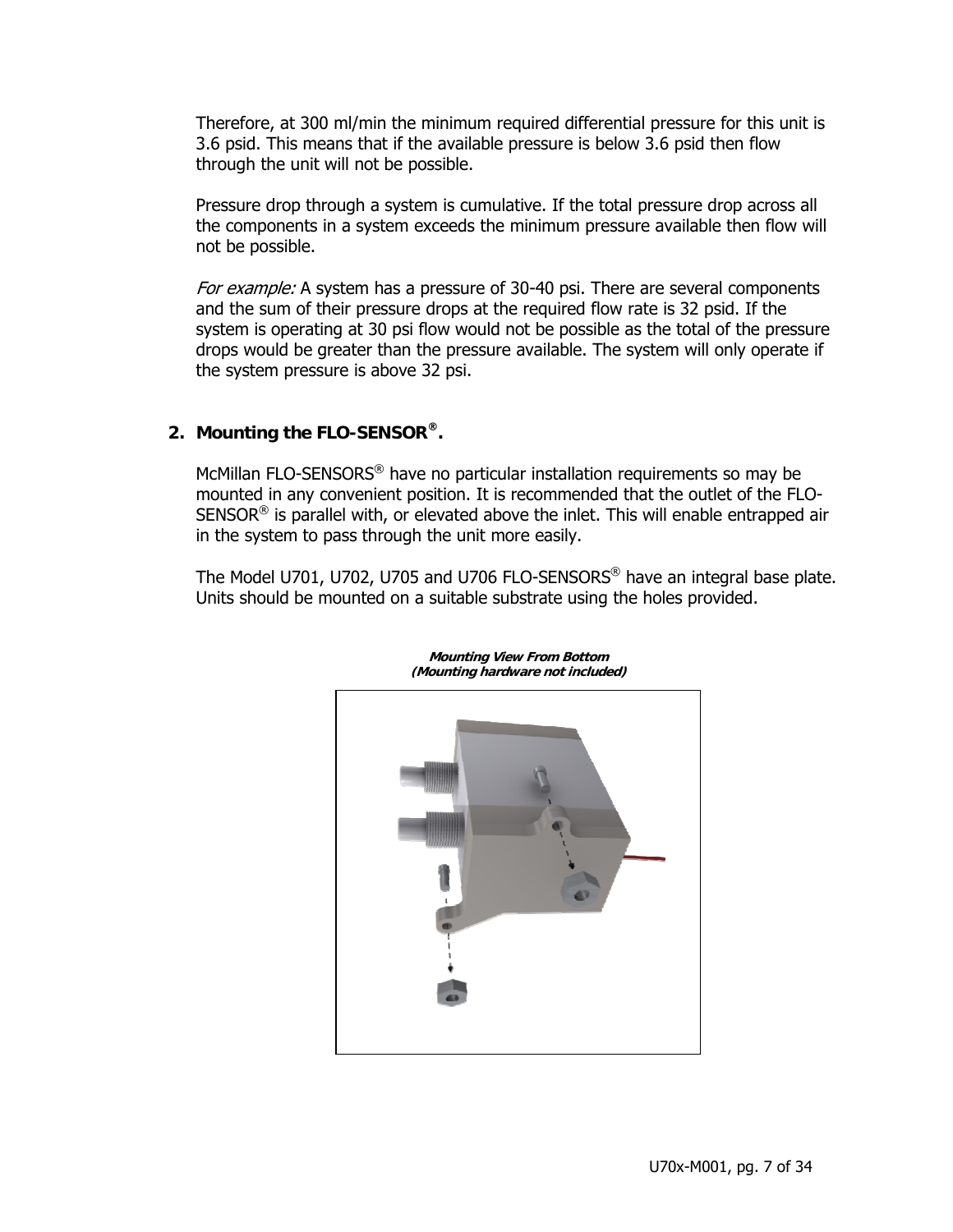## **3. Tubing Connections**



**CAUTION: DO NOT FLOW ANY GAS THROUGH A LIQUID FLO-SENSOR® OR FLO-METER®. THIS WILL DAMAGE THE MICRO-TURBINE ASSEMBLY AND VOID THE WARRANTY.** 

All tubing must be clean, dry and without crimps, burrs or scratches.

The inlet of the FLO-SENSOR® is clearly marked on the label. Do not reverse the flow direction or the unit will not function.



**Side View of Sensor Showing Inlet Label (U705/6 shown, U701 /2 Similar)** 

For the best results, the tubing ID should be as large as possible to avoid restrictions and turbulence. Straight lengths of tubing before or after the unit are not required.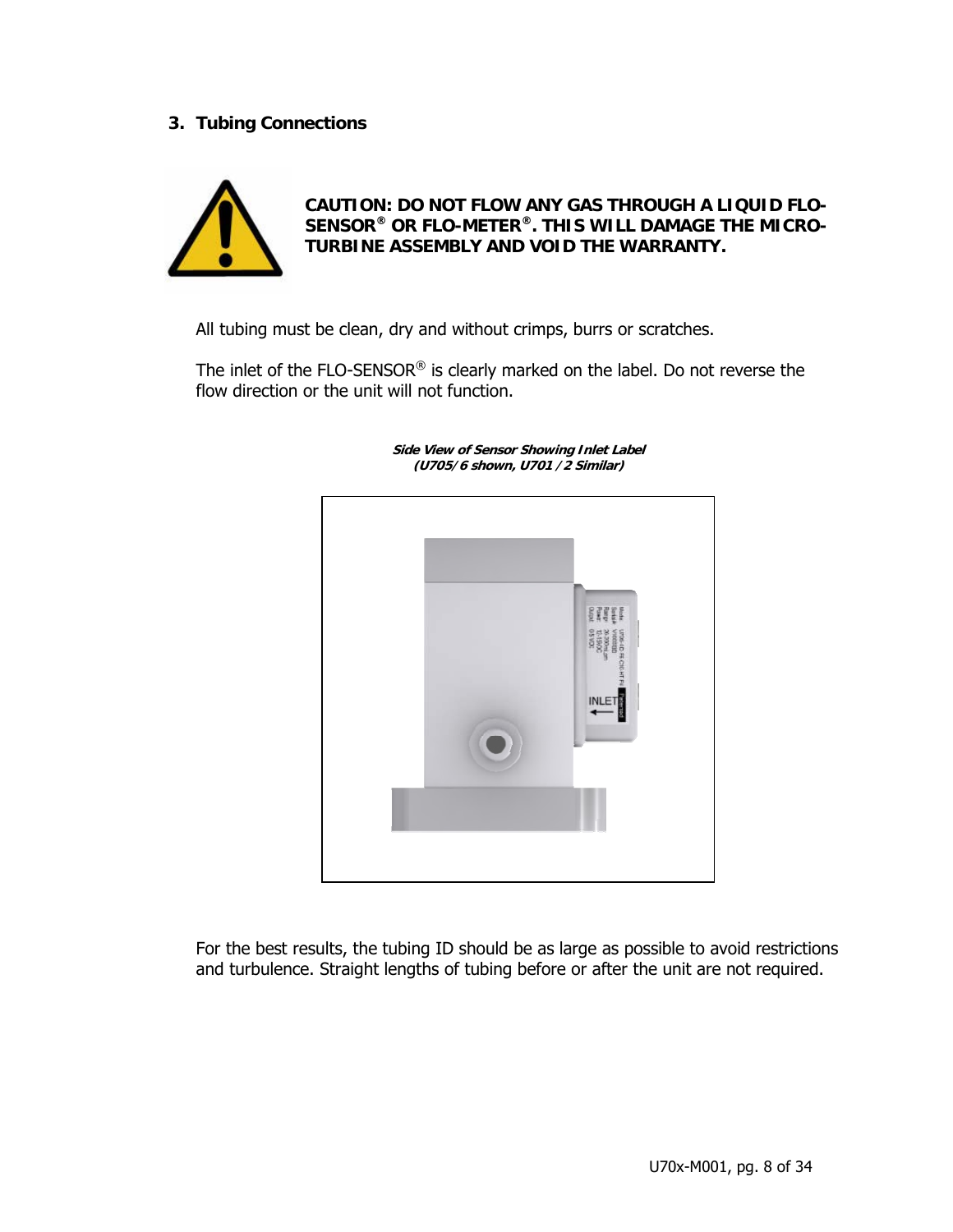## **4. Electrical Connections**



**Caution:** Incorrect wiring may cause severe damage to the unit. Applying an AC voltage (115 VAC or 230 VAC) directly to the unit will cause damage. Read the following instructions carefully before making any connections.

## **a) Overview**

McMillan FLO-SENSORS<sup>®</sup> provide a 0-5 VDC, or 0-10 VDC, or 4-20 mA, or pulse output proportional to the flow rate. This output may be connected to a display, data acquisition system or voltmeter / current meter.

A regulated, stable and low noise D.C. power supply is recommended for powering the unit. The voltage and current requirements depend on the configuration of the unit. Full details may be found in the Specification section of this manual.

Connecting wires should be as short as possible to avoid voltage drops. Twisted 2 conductor cable should be used if the length of the power wires is to be longer than 1 meter.

Units are supplied with an integral cable terminated with pigtail leads. Electrical connections to the unit should be made as detailed in the following sections.



**Integral Cable Terminated with Pigtail Leads (U705/6 shown, U701 /2 Similar)**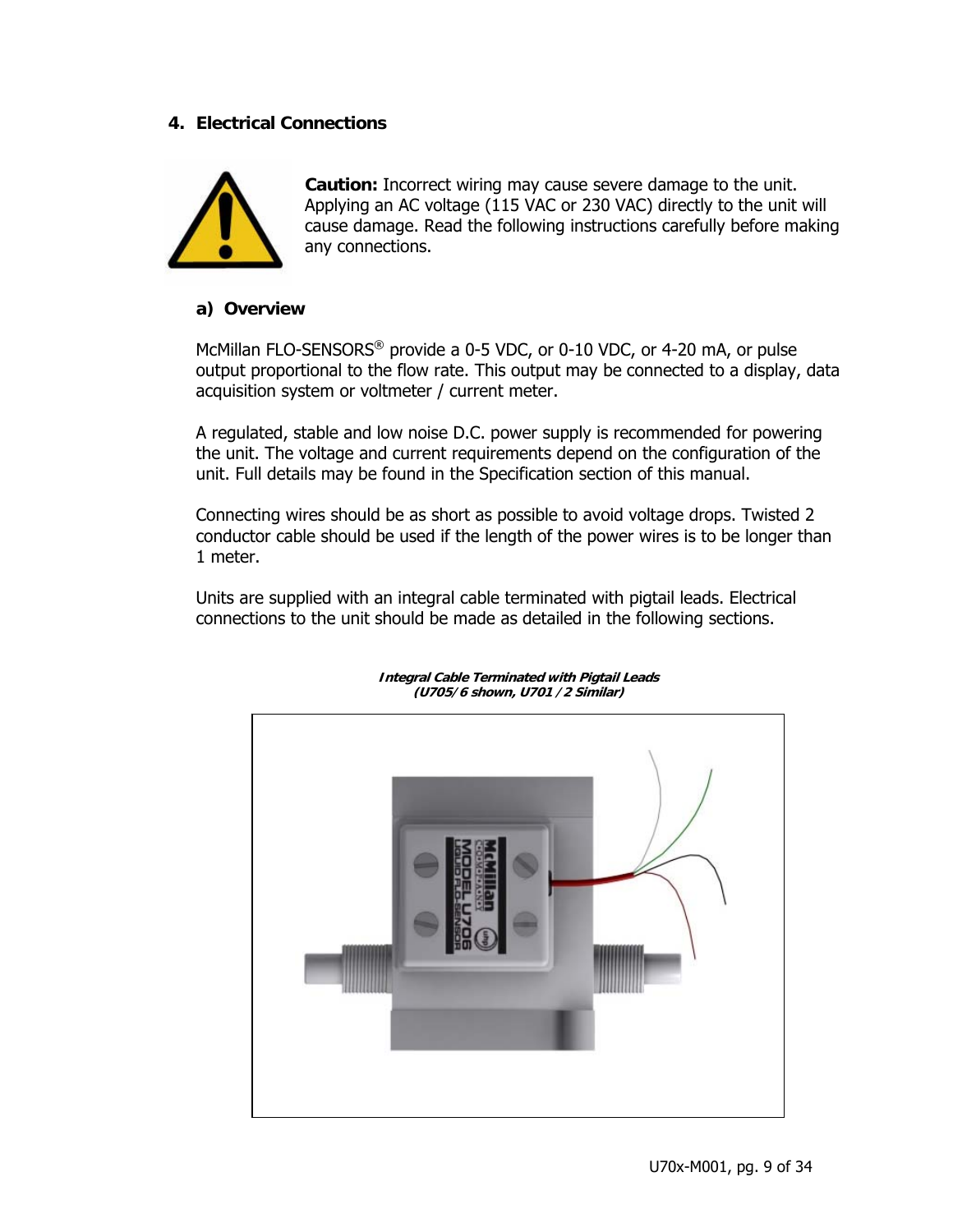## **b) Pulse Output Units ("A" or "E" Suffix )**

## **i) NON ISOLATED Output**

If a NON ISOLATED output is required the same power supply as used for the flow sensor may be used to power the output. Connections should be made as follows:





The **RED** wire should be connected to the Positive of the power source.

The **BLACK** wire should be connected to the Negative ( Ground ) of the power source.

The **WHITE** wire provides the pulse output and should be connected to the negative terminal of the power supply.

The **GREEN** wire is the pulse output and should be connected to the data acquisition system. A connection to the positive terminal of the power supply should be made using a resistor as shown above. For 12-15 VDC (A suffix) models, a 1000 ohm, 1/4 Watt minimum resistor should be used. For 18-24 VDC models, a 2000 ohm, 1/2 Watt minimum resistor should be used.

The **BARE** wire is the shield. For noisy environments this should be connected to ground (earth).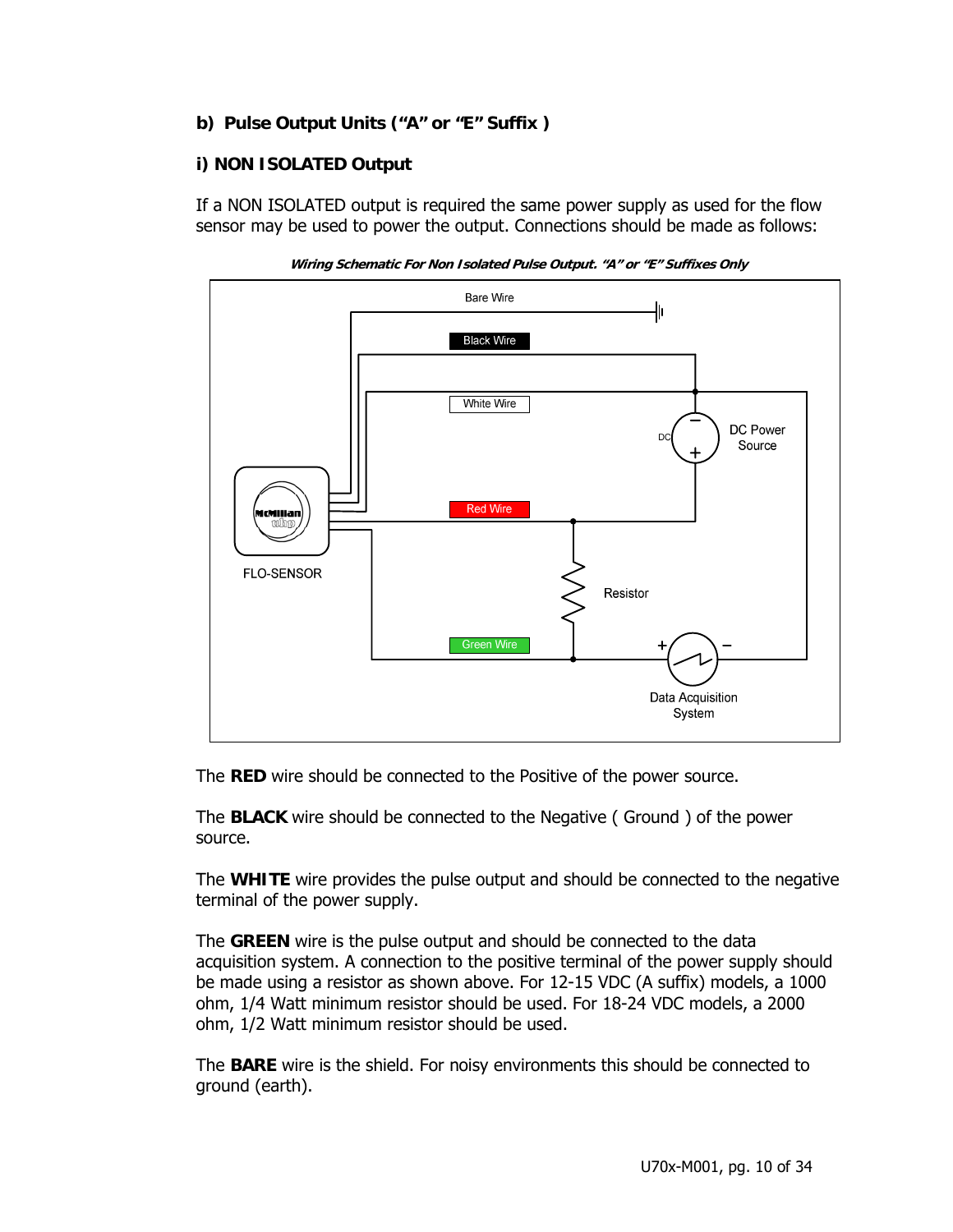## **ii) ISOLATED Output**

If an ISOLATED output is required a low impedance, low noise power source needs to be connected to the pulse output wires. This should be isolated from the sensor power supply. Connections should be made as follows:



**Wiring Schematic For Isolated Pulse Output. "A" or "E" Suffixes Only** 

The **RED** wire should be connected to the Positive of the FLO-SENSOR® power source (V1).

The **BLACK** wire should be connected to the Negative ( Ground ) of the FLO-SENSOR® power source (V1).

The **GREEN** wire provides the pulse output and should be connected to the positive terminal of the data acquisition system. A connection to the positive terminal of the pulse output power supply (V2) using a resistor (R1) should also be made as shown above.

The **WHITE** wire is the pulse output and should be connected to the negative terminal of the data acquisition system using a resistor (R2). A connection to the negative terminal of the pulse output power supply (V2) should also be made as shown above.

The **BARE** wire is the shield. For noisy environments this should be connected to ground (earth).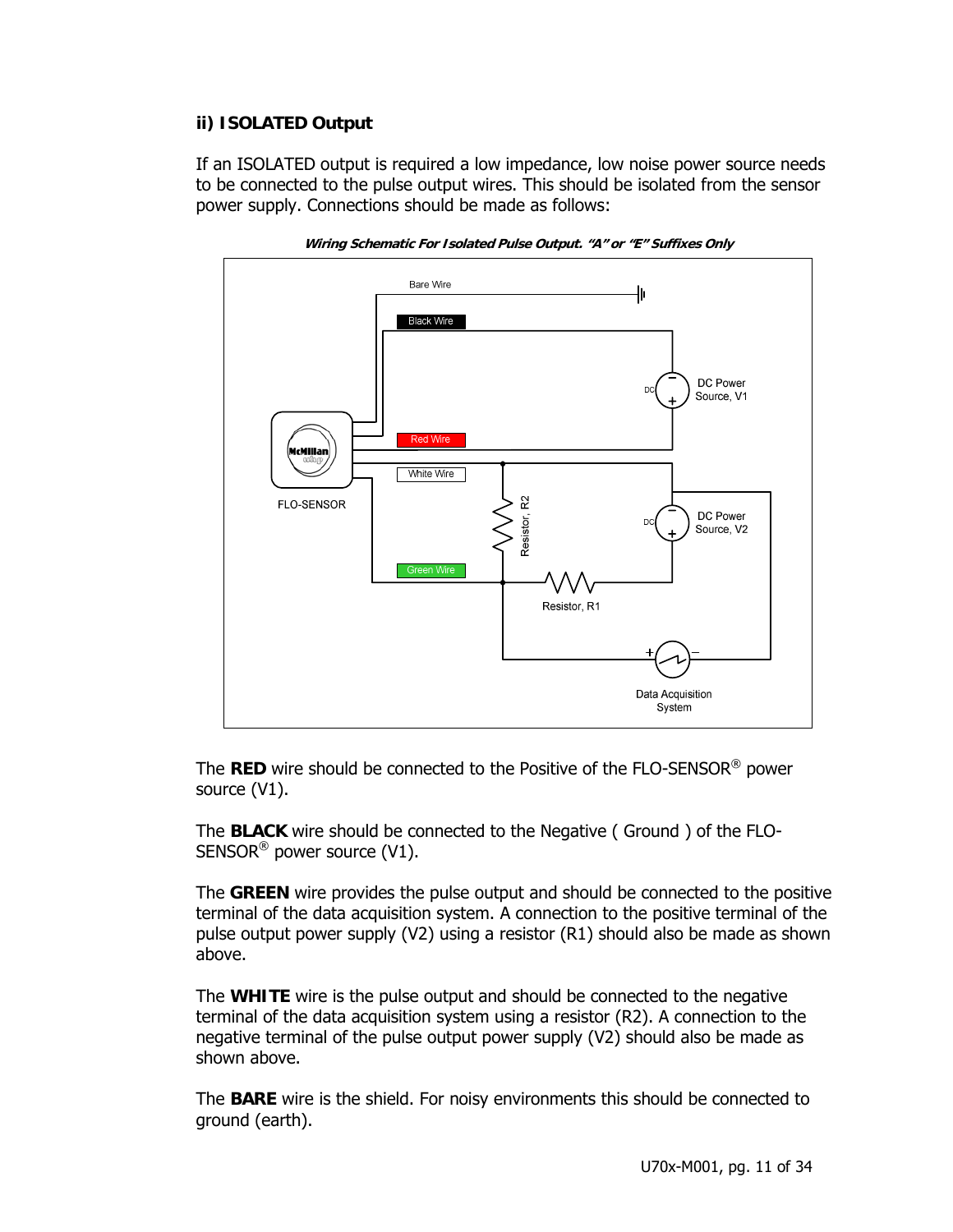The power supply (V2) connected to the pulse output should be less than 36VDC. Do not exceed a current of 20 mA through the FLO-SENSOR® BOSFET Pulse output.

The pulse output peak voltage may be calculated using the following formula:

 $V_{OUT} = V_2 (R_2 / (R_1 + R_2))$ 

 $V_{\text{OUT}}$  is the pulse output peak voltage  $V_2$  is voltage applied to the output  $R_1$  and  $R_2$  are the resistance values of the resistors connected as shown above

Standard 5% composition type resistors may be used to provide the desired pulse voltage.

The resistor,  $R_2$  is not required if the frequency output voltage ( $V_{OUT}$ ) can be the same as the supply voltage,  $V_2$ .

If output isolation is not required then the sensor power supply  $(V_1)$  can be used to power the pulse output  $(V_2)$  as detailed in the previous section.



**Caution:** Avoid high voltage static discharges to the input signal connection. Do not short the input/output signal wires or allow them to contact the power wires at any time. DAMAGE WILL RESULT!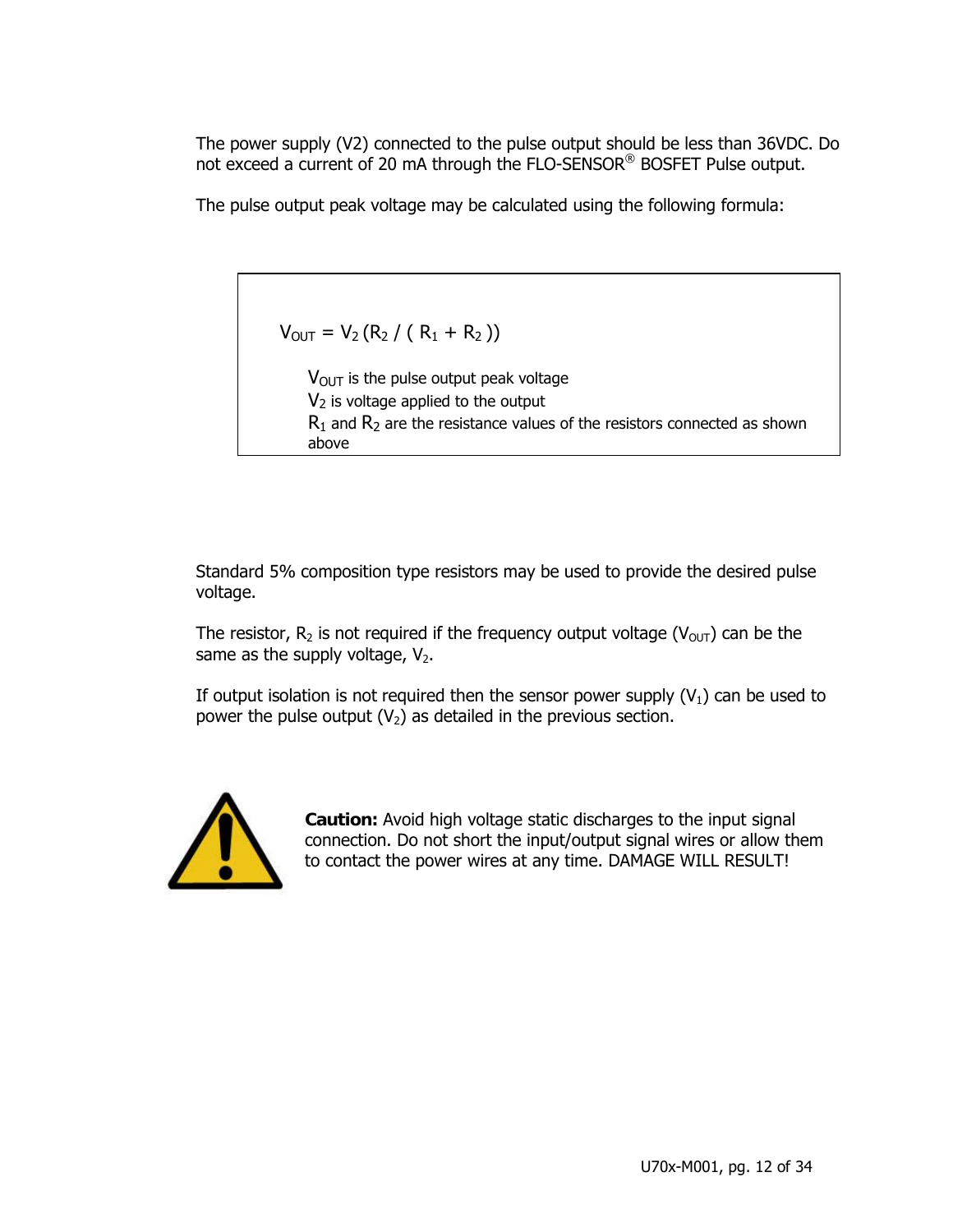## **c) Voltage Output Units ("B", "D", "J" and "K" Suffixes)**



**Wiring Schematic Voltage Outputs. "B", "D, "J" or "K" Suffixes Only** 

The **RED** wire should be connected to the Positive of the power source.

The **BLACK** wire should be connected to the Negative ( Ground ) of the power source.

The **WHITE** wire provides the signal output and should be connected to the positive terminal of the display, data acquisition system or voltmeter.

The **GREEN** wire is the signal negative (ground) and should be connected to the negative (Ground) terminal of the display, data acquisition system or voltmeter.

The **BARE** wire is the shield. For noisy environments this should be connected to ground (earth).

For 0-5 VDC units ("B" and "D" suffixes) the display, data acquisition system or voltmeter should have an impedance of greater than 2500Ω (Ohms).

For 0-10 VDC units ("J" and "K" suffixes) the display, data acquisition system or voltmeter should have an impedance of greater than 5000Ω (Ohms).



**Caution:** Avoid high voltage static discharges to the input signal connection. Do not short the input/output signal wires or allow them to contact the power wires at any time. DAMAGE WILL RESULT!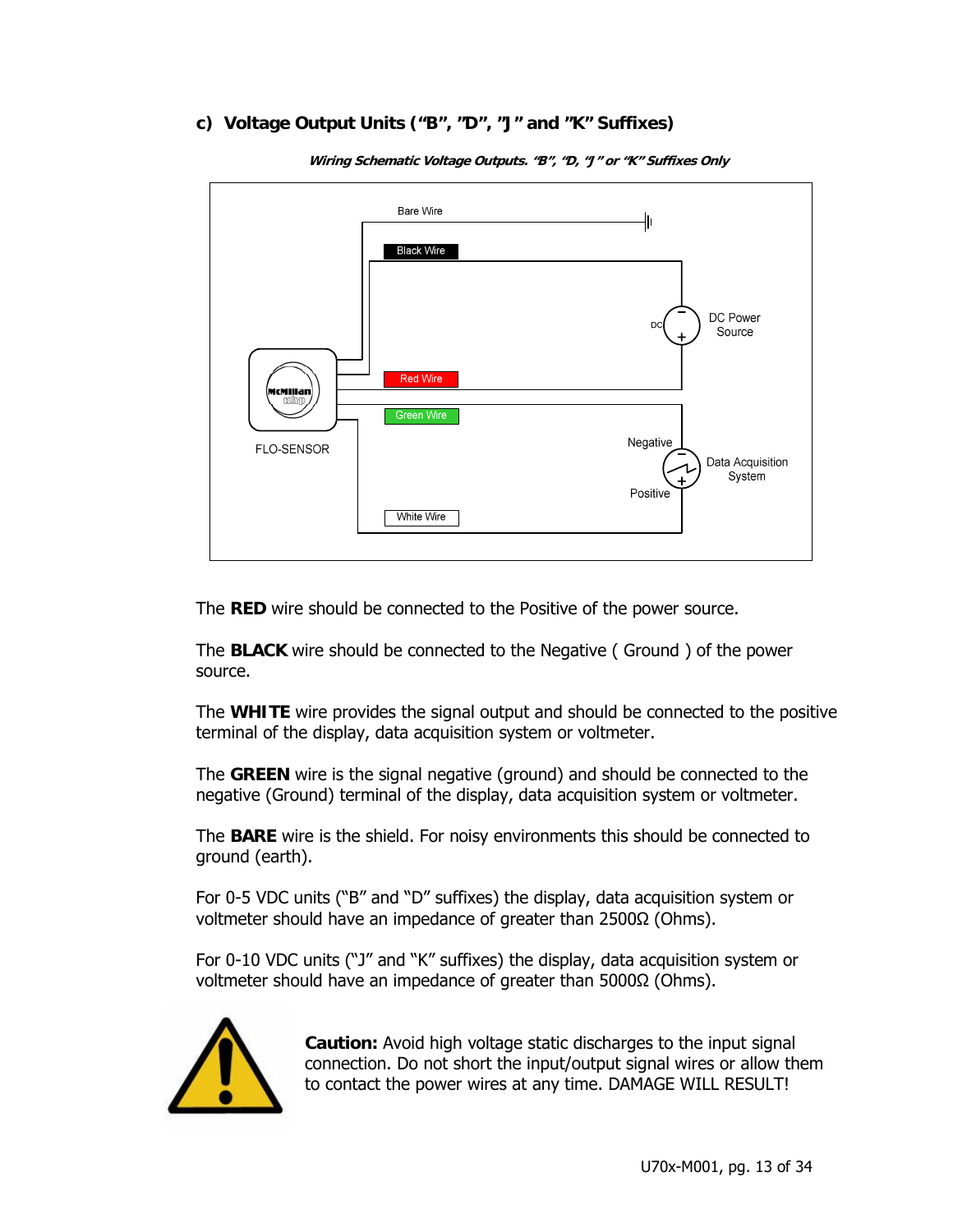## **d) Current Output Units ("C" Suffix)**



**Wiring Schematic For 4-20 mA Current Output. "C" Suffix Only** 

The **RED** wire should be connected to the Positive of the power source.

The **BLACK** wire should be connected to the Negative ( Ground ) of the power source.

The **WHITE** wire provides the signal output and should be connected to the positive terminal of the display, data acquisition system or current meter.

The **GREEN** wire is the signal negative (ground) and should be connected to the negative (Ground) terminal of the display, data acquisition system or current meter.

The **BARE** wire is the shield. For noisy environments this should be connected to ground (earth).

For 4-20 mA units ("C" suffix) the resistance of the external current loop should be less than 500  $\Omega$  (Ohms).



**Caution:** Avoid high voltage static discharges to the input signal connection. Do not short the output signal wires or allow them to contact the power wires at any time. DAMAGE WILL RESULT!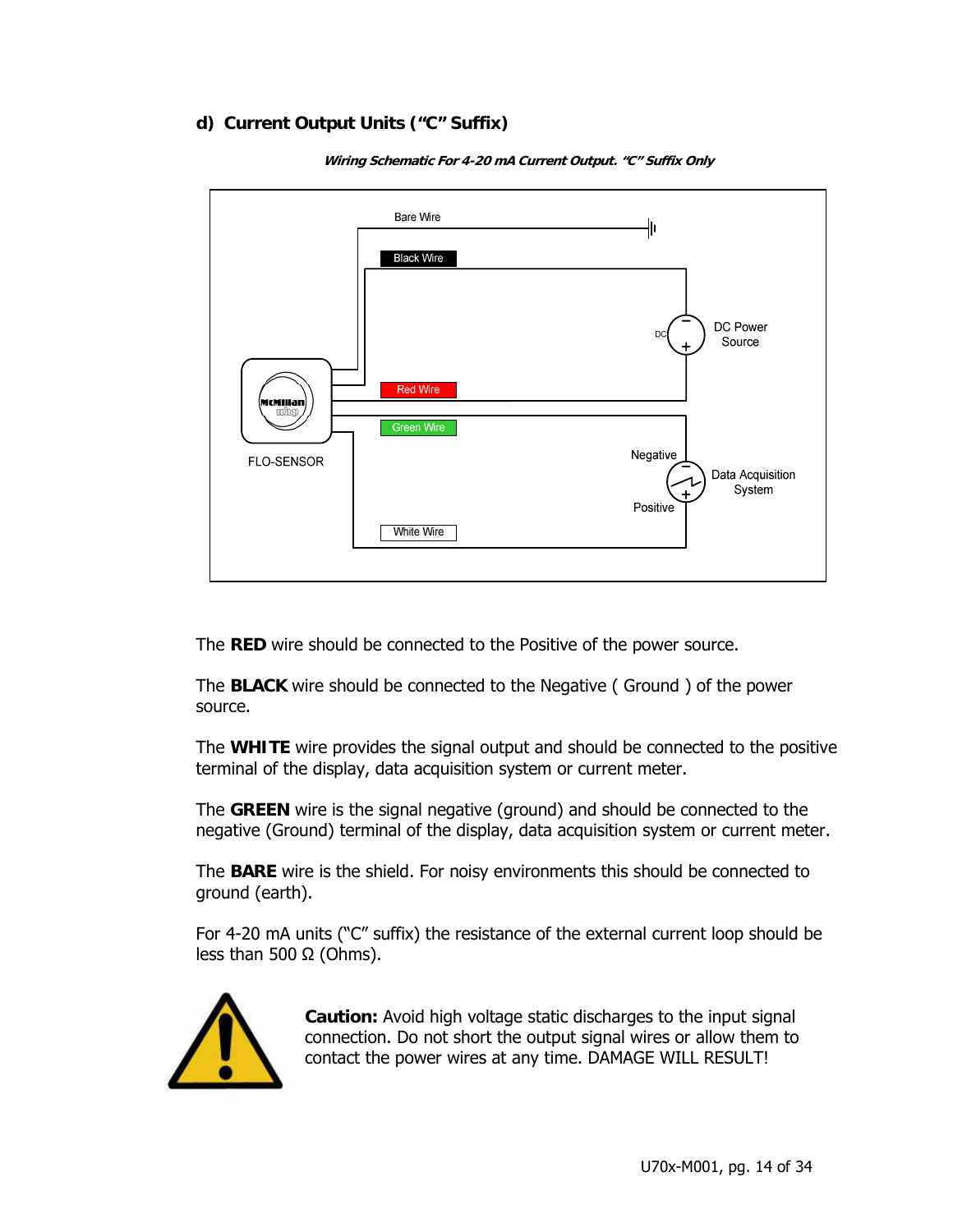## **C. Operation**



**CAUTION: USE WITH LIQUIDS ONLY. FLOWING GAS OR AIR THROUGH YOUR FLO-SENSOR® WILL DAMAGE THE MICRO-TURBINE ASSEMBLY. THIS TYPE OF DAMAGE WILL NOT BE REPAIRED UNDER WARRANTY.** 

## **1. Start Up**

Before applying power to the unit check all tubing and electrical connections. Once correct installation is verified switch on the power.

## **2. Entrapped Air or Gas**

There may be a lot of air or gas trapped in your  $FLO-SENSOR^{\circledast}$  after installation. If the unit has been mounted correctly (See section B part 2) this will usually escape the unit when flow within the range of the unit is first started.

If gas remains entrapped in the unit it may be necessary to elevate the outlet tubing above the inlet of the FLO-SENSOR®. This should enable the trapped gas to escape the unit. The tubing may be returned to it's original position once all the gas has escaped.

If elevating the outlet tubing does not work, block or pinch the outlet tube whilst there is flow in the system. After approximately 5 seconds, release the restriction to allow normal flow. Doing this will build up pressure in the flow path that when released will help remove the entrapped gas. Repeat this several times until it is certain that all the entrapped gas has been removed from the unit. This can take some time for units with full scale flow rates of 500 ml/min and below (ranges 3, 4 and 5).

## **3. Flow Readings**

McMillan FLO-SENSORS<sup>®</sup> provide a 0-5 VDC, or 0-10 VDC, or 4-20 mA, or pulse output proportional to the flow rate. The type of output signal is detailed in the part number reference and on the calibration certificate.

Each FLO-SENSOR<sup>®</sup> is factory calibrated for a specific flow range. The flow range is shown on the unit's label and calibration certificate. Units are calibrated using deionized water as the reference media.

## **a) Pulse Output Units**

By monitoring the Pulse output frequency it is possible to determine the flow rate of the liquid. The pulse frequency for maximum flow through the unit (i.e. full scale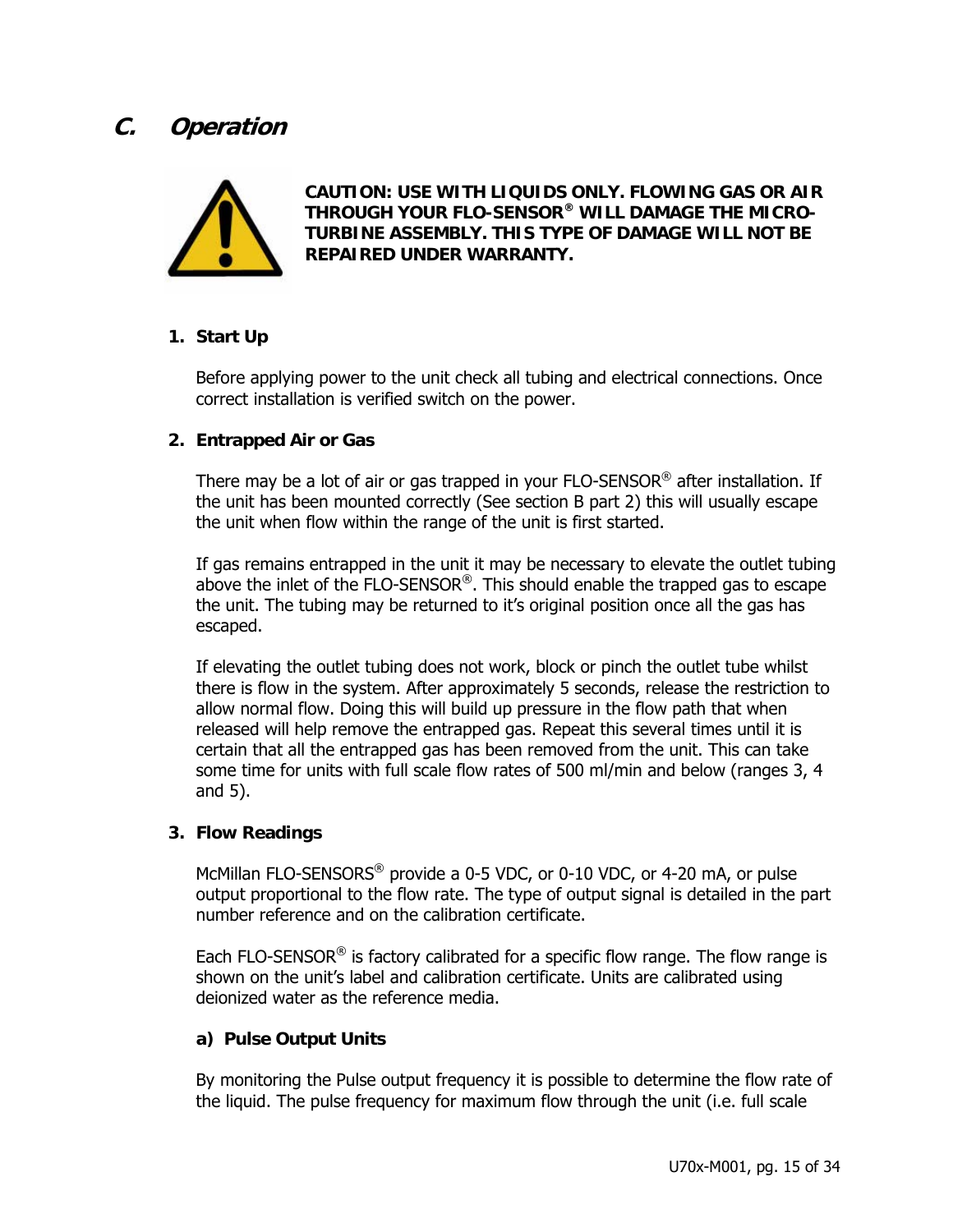flow) is detailed on the calibration certificate. This differs from unit to unit. This output is scaleable within the sensor's range and approximately linear. For example:

> For a flow range of 1.0-10.0 l/min (Range 9) : At 10.0 l/min the pulse output signal detailed on the calibration certificate is 312 Hz If the output signal is 120 Hz then the flow rate would be:  $10.0 \div 312 \times 120 = 3.85$  l/min

## **b) 0-5 VDC Analog Outputs**

By monitoring the voltage output signal it is possible to determine the flow rate of the liquid. Units are configured so that an output signal of 5.0 VDC is provided when the maximum flow (i.e. Full Scale flow) is passing through the unit. The output signal is linear and scaleable enabling calculation of flow rates within the sensor's range. For example:

> For a flow range of 50-500 ml/min (Range 5) : At 500 ml/min the output signal would be 5 VDC If the output signal is 3.5 VDC then the flow rate would be:  $500 \div 5 \times 3.5 = 350$  ml/min

If the maximum flow rate is exceeded non-linear and inaccurate readings will result.

## **c) 0-10 VDC Analog Outputs**

By monitoring the voltage output signal it is possible to determine the flow rate of the liquid. Units are configured so that an output signal of 10.0 VDC is provided when the maximum flow (i.e. Full Scale flow) is passing through the unit. The output signal is linear and scaleable enabling calculation of flow rates within the sensor's range. For example:

> For a flow range of 500-5000 ml/min (Range 8) : At 5000 ml/min the output signal would be 10 VDC If the output signal were 6.9 VDC then the flow rate would be:  $5000 \div 10 \times 6.9 = 3450$  ml/min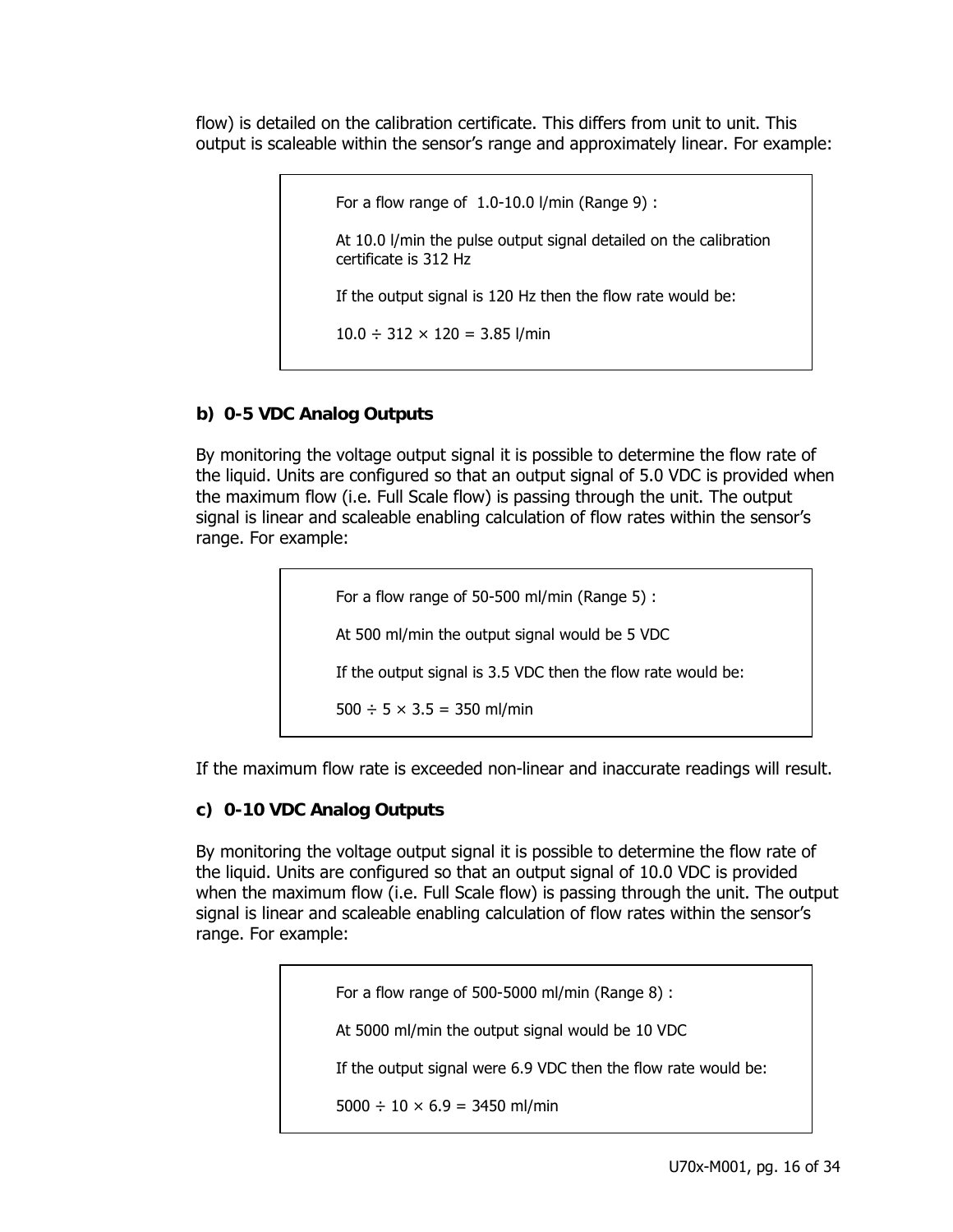If the maximum flow rate is exceeded non-linear and inaccurate readings will result.

## **d) 4-20 mA Output Units**

By monitoring the current output signal it is possible to determine the flow rate of the liquid. Units are configured so that an output signal of 20 mA is provided when the maximum flow (i.e. Full Scale flow) is passing through the unit. The output signal is 4 mA when there is zero flow through the unit. The output signal is linear and scaleable enabling calculation of flow rates within the sensor's range. For example:

> For a flow range of 20-200 ml/min (Range 4) : At 200 ml/min the output signal would be 20 mA If the output signal were 9 mA then the flow rate would be:  $200 \div (20-4) \times (9-4) = 62.5$  ml/min

If the maximum flow rate is exceeded non-linear and inaccurate readings will result.

## **4. Operating at Flow Rates Outside the Calibrated Flow Range**



**CAUTION: If the flow through the unit exceeds 120% of the maximum rated (full scale) flow the unit may be damaged. This type of damage will not be repaired under warranty.** 

Flow measurement is only accurate within the calibrated flow range for the unit. This is detailed on the calibration certificate. The unit will still operate, to some degree, outside this flow range.

Results obtained when operating outside the specified range of the unit are not accurate but may be considered repeatable.

## **a) Flows Above the Maximum Rated Flow.**

If the flow rate is above the maximum rated (or full scale) flow, the unit will still operate and provide an output signal proportional to the flow rate.

Flows must not exceed 120% of the maximum rated flow or the unit may be damaged.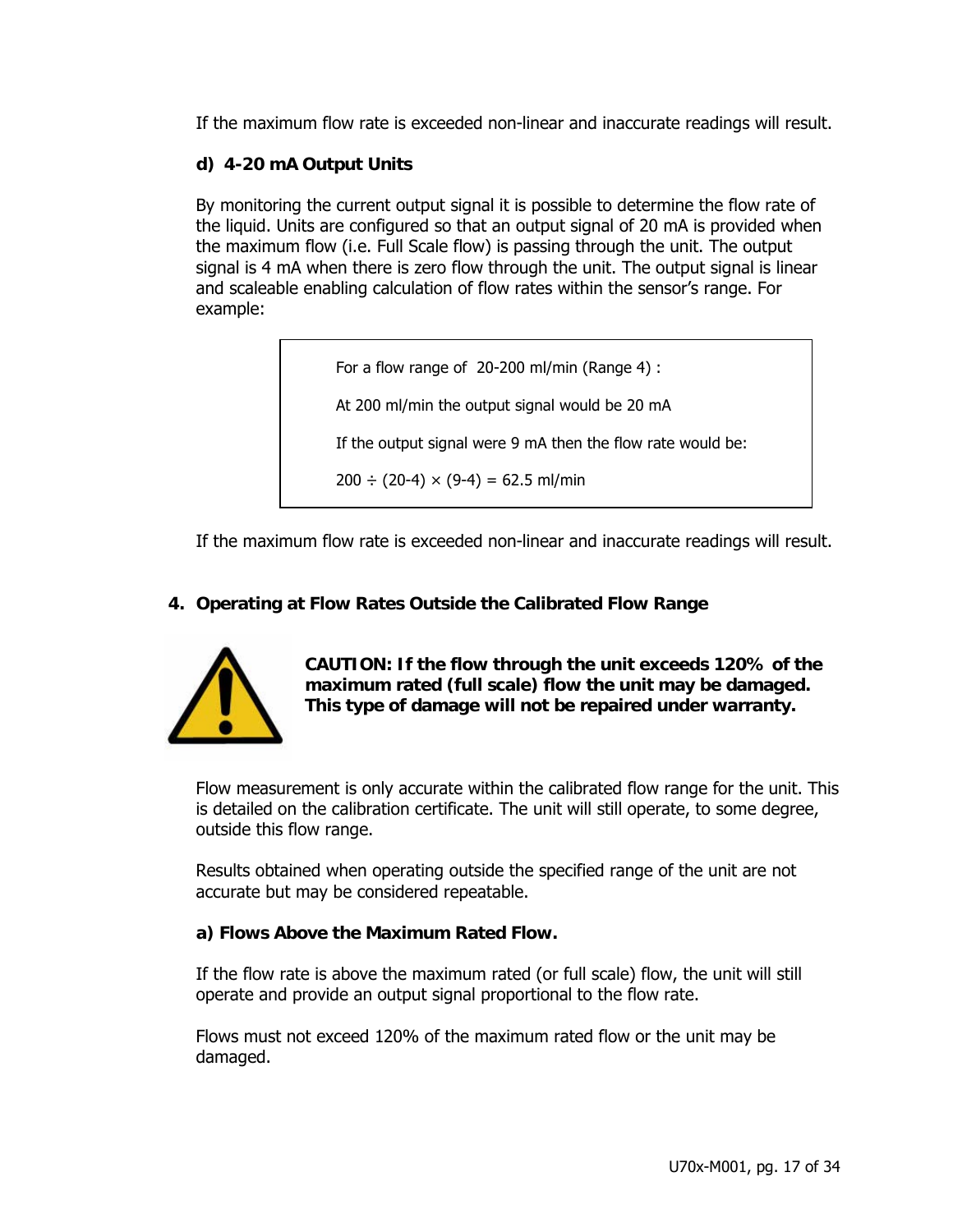## **b) Flows Below the Minimum Rated Flow.**

Signal outputs may be obtained at flow rates below the minimum specified for your unit. The amount of flow that may be measured below the minimum specified varies from unit to unit.

## **5. Zero Adjustments**

It is impossible for there to be any zero drift so zero adjustments are never required.



**NOTE:** Units with a 4-20 mA output signal (part number suffix C ) may have a slight offset at 4 mA. This is preconfigured at the factory during calibration and does not need adjustment.

## **6. Checking the Calibration.**

The calibration of the FLO-SENSOR<sup>®</sup> may be easily verified using empirical methods.

It should be noted that the use of empirical methods outside a certified calibration laboratory is subject to inaccuracy and error. These methods should only be used to gain an indication of a sensor's performance. Please contact the McMillan Service Department if accurate, certified recalibration is required.

A typical empirical calibration check may be carried out as follows:

Carefully adjust the flow rate so that the maximum output signal is obtained. With the flow rate constant, liquid flowing through the unit should be gathered in a container over a timed interval. The total volume flowed over the timed period should then be measured using a measuring cylinder. The actual flow rate (in the same units as the flow sensor calibration certificate) may then be calculated. The actual maximum flow rate should then be compared to the specified maximum flow rate to determine the error in calibration. For example:

For a flow range of 20-200 ml/min (Range 4) with a 0-5 VDC output:

With a constant flow and constant 5 VDC output the actual volume measured over 30 seconds was 102 ml.

Therefore the actual flow rate is:

 $(102 / 30) \times 60 = 204$  ml/min

The error is therefore  $204 - 200 = 4$  ml/min or  $2\%$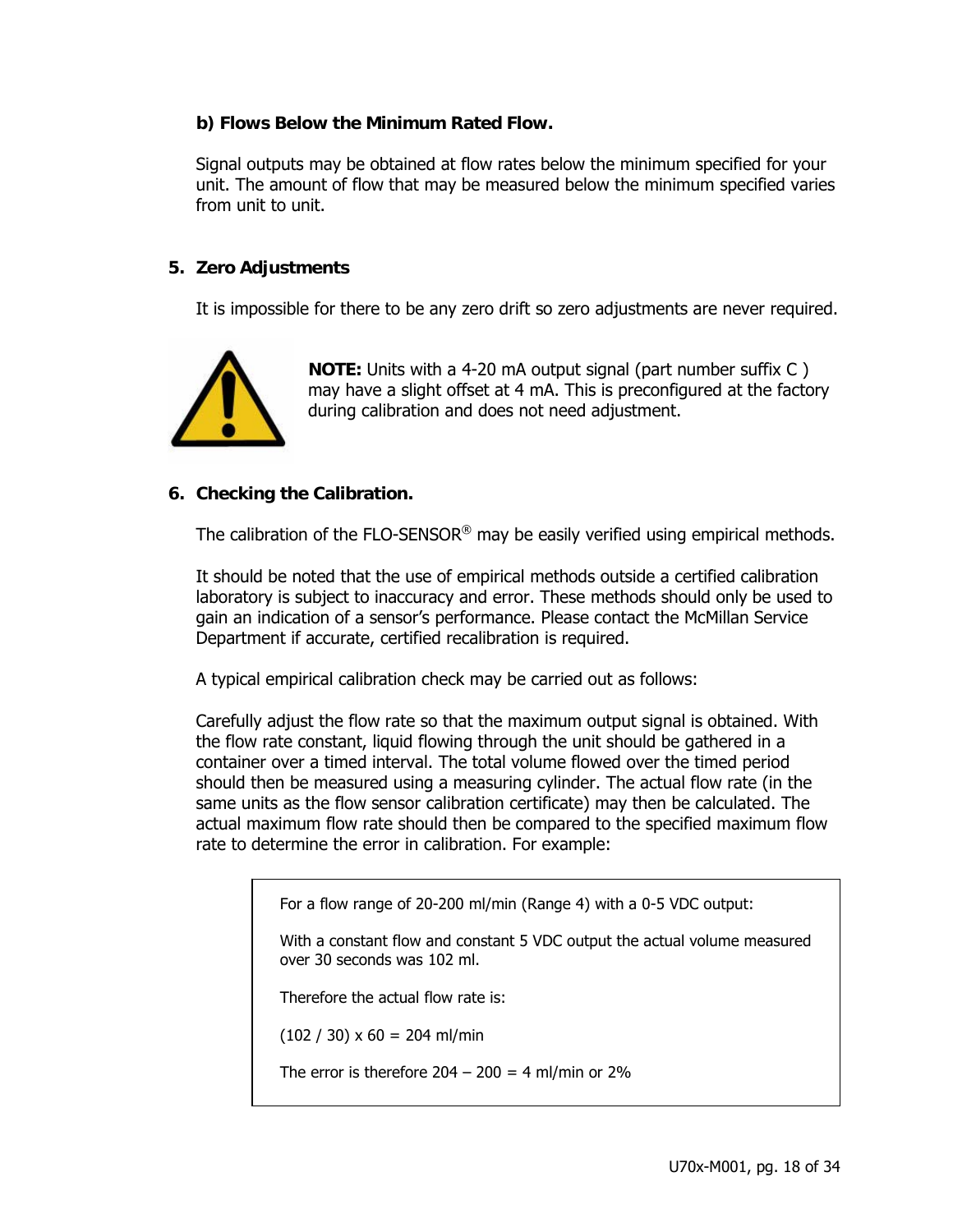Once the error in flow reading at maximum flow has been calculated, there are two options:

i.) Adjust the scaling endpoints in the display or data acquisition system. For example:

For a flow range of 50-500 ml/min (Range 5) with a 0-5 VDC output:

With a constant flow and constant 5 VDC output the actual volume measured over 60 seconds was 405 ml.

Therefore the actual flow rate is:

 $(405 / 60) \times 60 = 405$  ml/min

The display or data acquisition system may now to configured as follows:

 $0$  VDC = Zero flow  $5 \text{ VDC} = 405 \text{ ml/min}$ 

ii.) Apply the error factor to each flow reading taken. For example:

For a flow range of 0.2-2.0 l/min (Range 7) connected to a display:

With a constant flow rate of 2.0 l/min on the display, the actual volume measured over 20 seconds was 0.7 l

Therefore the actual flow rate is:

 $(0.7 / 20) \times 60 = 2.1$  l/min

The error is therefore  $2.1 - 2.0 = 0.1$  l/min or 5%

If the display shows an uncorrected flow rate of 1.4 l/min then :

Corrected flow rate = Uncorrected flow rate + error =  $1.4 + 5\% = 1.47$  l/min

## **7. Calibrating FLO-SENSORS® for Different Liquids**

Sensors with pulse outputs (part number suffixes A and E) will operate with most translucent (or transparent) liquids. Sensors with analog outputs (part number suffixes D, B, K, J and C) are configured to operate with most liquids. The compatibility of the wetted parts should be verified before using any liquid other than water. Best results are obtained with low viscosity (less than 10 centistokes)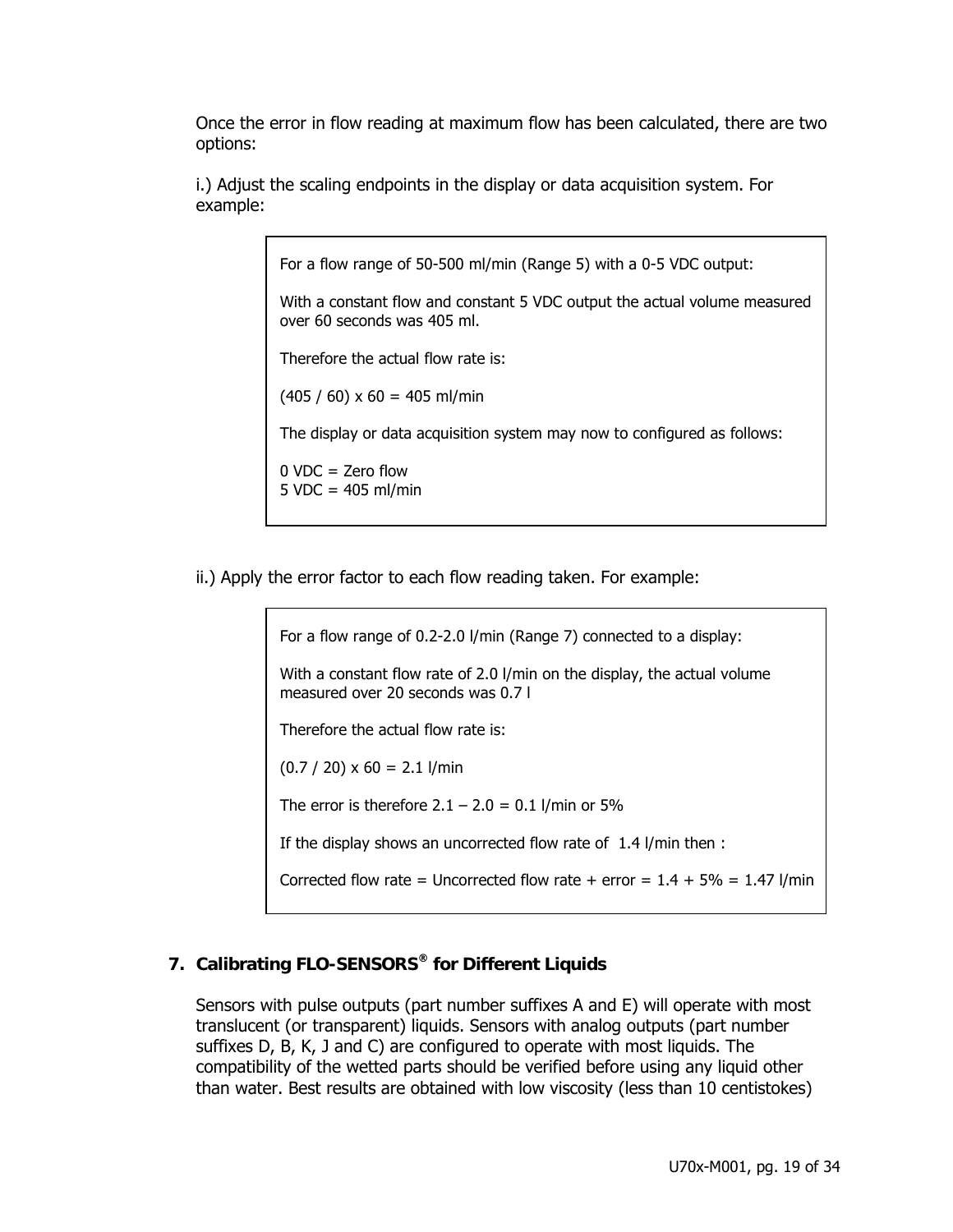liquids. For information regarding higher viscosity liquids, contact the McMillan Service Department.

Units are calibrated with deionized water as the reference media. Using other liquids will effect the calibration. The amount of calibration error will depend on the characteristics of the liquid being flowed.

The error in flow reading (or calibration) should be calculated and utilized as detailed in section 6 above.



**NOTE:** Some higher viscosity liquids may yield non linear results across the flow range. The calibration offset should be determined at several different flow rates across the range of the unit.

## **D. Maintenance and Product Care**

## **1. General**



**CAUTION: Do not disassemble your FLO-SENSOR® for any reason. If the unit appears to be malfunctioning please contact the McMillan Service Department.** 

McMillan FLO-SENSORS® require no periodic maintenance if used within the recommended specifications.

Inlet filters should be periodically checked and cleaned / replaced as necessary.

Regularly check all electrical and process connections for damage or deterioration.

If the sensor is to be stored, keep both the inlet and outlet ports sealed.

Do not store a FLO-SENSOR<sup>®</sup> with any chemical other than water (or air) inside it over an extended period of time. Prolonged exposure to chemicals other than water may lead to precipitation or corrosion.

## **2. Cleaning and Flushing**

If there is a build up of deposits or residues from the measured chemicals it may be necessary to clean *or flush* the unit. This should be done by flowing clean, particle free water through the unit at a flow rate, pressure and temperature within the specifications of the unit. If necessary, flow may be reversed to assist flushing.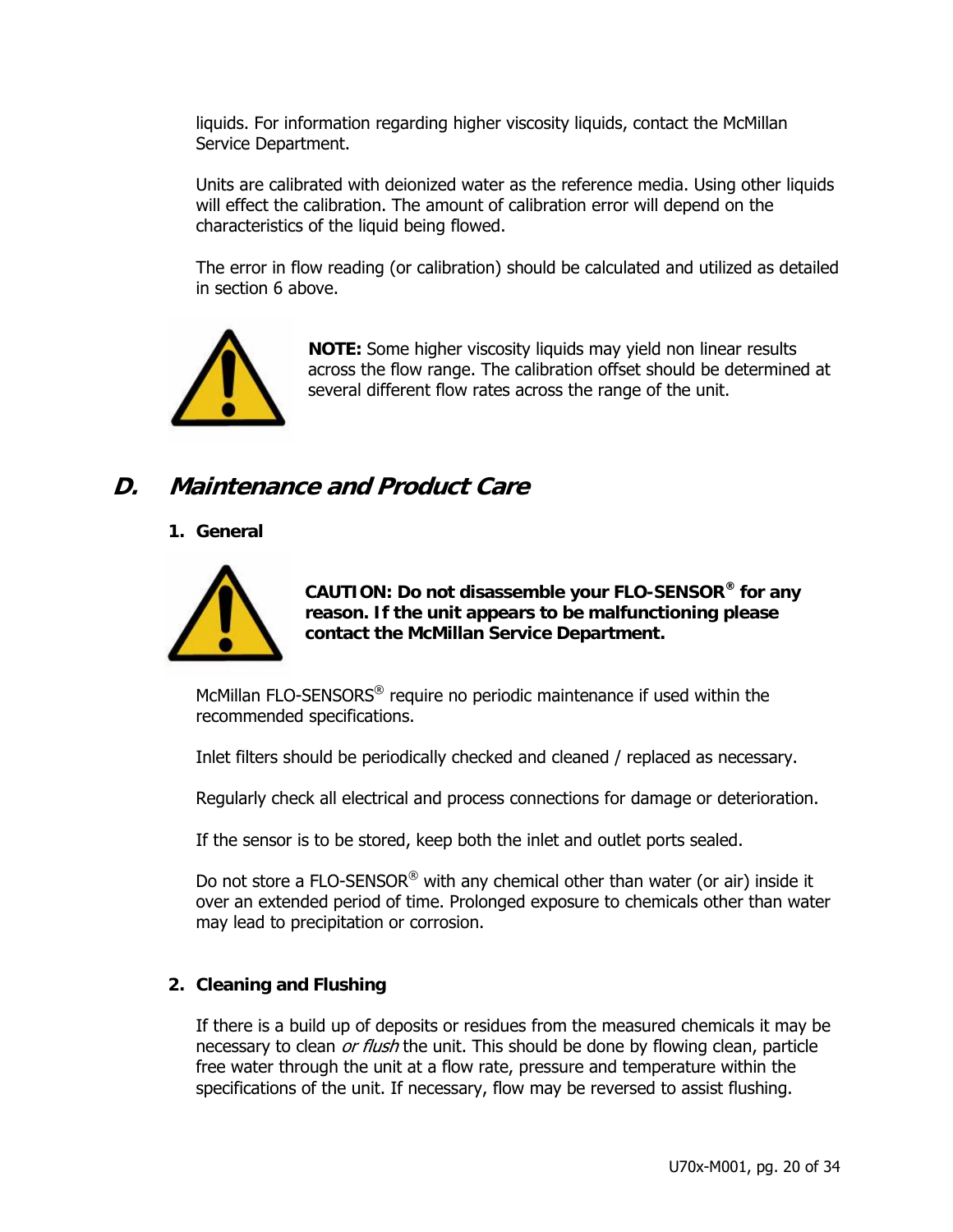Under no circumstances should gas or air be flowed through the unit. This will cause severe damage.

### **3. Returning Units for Repair or Recalibration**

To return a unit for repair or recalibration please contact the McMillan Service Department or follow the procedure detailed on the McMillan web site. A Return to Manufacturer Authorization (RMA) number will then be issued to enable the unit to be returned. Please note that no returns will be accepted unless the RMA number is clearly indicated on the outside of all packages.

Once the unit has been received it will be evaluated and the cost of any repairs / recalibration determined. Once agreement has been received to pay for all the necessary work the unit will be processed and returned. No charges will be made for Warranty Repairs (see section ).

The McMillan Service Department may be contacted as follows:

| <b>Mailing address:</b> | <b>McMillan Company</b><br>P.O. Box 1340<br>Georgetown, TX 78627<br>U.S.A. |
|-------------------------|----------------------------------------------------------------------------|
| <b>Phone:</b><br>Fax:   | U.S.A. (512) 863-0231<br>U.S.A. (512) 863-0671                             |
| Email:                  | tech@mcmflow.com                                                           |
| Website:                | www.mcmflow.com                                                            |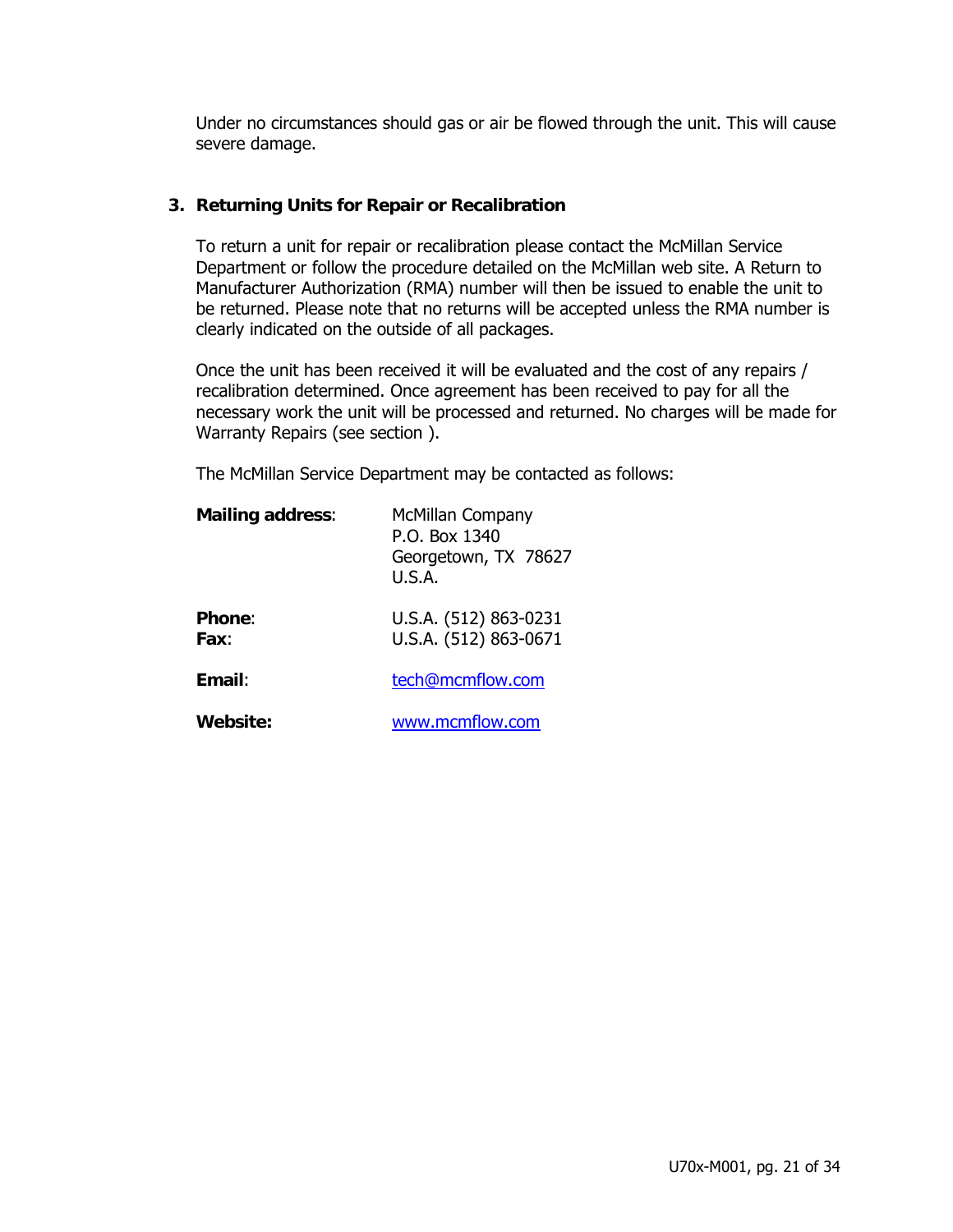# **E. Part Number Information**

| <b>DESCRIPTION</b>                                                                     | <b>CODE</b>     |
|----------------------------------------------------------------------------------------|-----------------|
| Model U701 UHP LIQUID FLO-SENSOR®                                                      | U701            |
| Model U702 UHP LIQUID FLO-SENSOR®                                                      | U702            |
| Model U705 UHP LIQUID FLO-SENSOR®                                                      | U705            |
| Model U706 UHP LIQUID FLO-SENSOR®                                                      | U706            |
| Flow Range (ml/min of water)                                                           |                 |
| 15-100 ml/min                                                                          | 3               |
| 20-200 ml/min                                                                          | 4               |
| 50-500 ml/min                                                                          | 5               |
| 100-1000 ml/min                                                                        | 6               |
| 200-2000 ml/min                                                                        | 7               |
| 500-5000 ml/min                                                                        | 8               |
| 1000-10000 ml/min                                                                      | 9               |
| 2.0-20.0 l/min                                                                         | 20              |
| 3.0-30.0 l/min                                                                         | 30              |
| 7.0-50.0 l/min                                                                         | 50              |
| Power / Output Signal                                                                  |                 |
| 12.0-15.0 VDC / Pulse Output                                                           | Α               |
| 22.0-25.0 VDC / 0-5 VDC Output                                                         | B               |
| 15.0-25.0 VDC / 4-20mA Output                                                          | $\mathsf C$     |
| 12.0-15.0 VDC / 0-5 VDC Output                                                         | D               |
| 22.0-25.0 VDC / Pulse Output                                                           | E               |
| 22.0-25.0 VDC / 0-10 VDC Output                                                        | J               |
| 12.0-15.0 VDC / 0-10 VDC Output                                                        | K               |
| Fittings                                                                               |                 |
| 1/4" male flare (Flaretek <sup>®</sup> compatible)                                     | F <sub>4</sub>  |
| 3/8" male flare (Flaretek <sup>®</sup> compatible)                                     | F <sub>6</sub>  |
| 1/2" male flare (Flaretek® compatible)                                                 | F7              |
| 3/4" male flare (Flaretek® compatible)                                                 | F <sub>8</sub>  |
| 1/4" Super 300 (Pillar <sup>®</sup> compatible)                                        | S <sub>4</sub>  |
| 3/8" Super 300 (Pillar <sup>®</sup> compatible)                                        | S <sub>6</sub>  |
| 1/2" Super 300 (Pillar <sup>®</sup> compatible)                                        | S7              |
| 3/4" Super 300 (Pillar <sup>®</sup> compatible)                                        | S <sub>8</sub>  |
| 1" Super 300 (Pillar <sup>®</sup> compatible)                                          | S9              |
| Cable Length                                                                           |                 |
| 3 feet (0.92m)                                                                         | C <sub>3</sub>  |
| 6 feet (1.85m)                                                                         | C6              |
| 10 feet (3.1m)                                                                         | C10             |
| 15 feet (4.6m)                                                                         | C <sub>15</sub> |
| 20 feet (6.2m)                                                                         | C <sub>20</sub> |
| 25 feet (7.7m)                                                                         | C <sub>25</sub> |
| Options                                                                                |                 |
| <b>High Fluid Temperature Operation</b><br>Add pair of PVDF Flare Nuts (Not Super 300) | <b>HT</b>       |
|                                                                                        | FN              |

Note: Please refer to the product datasheet for the availability of specific options.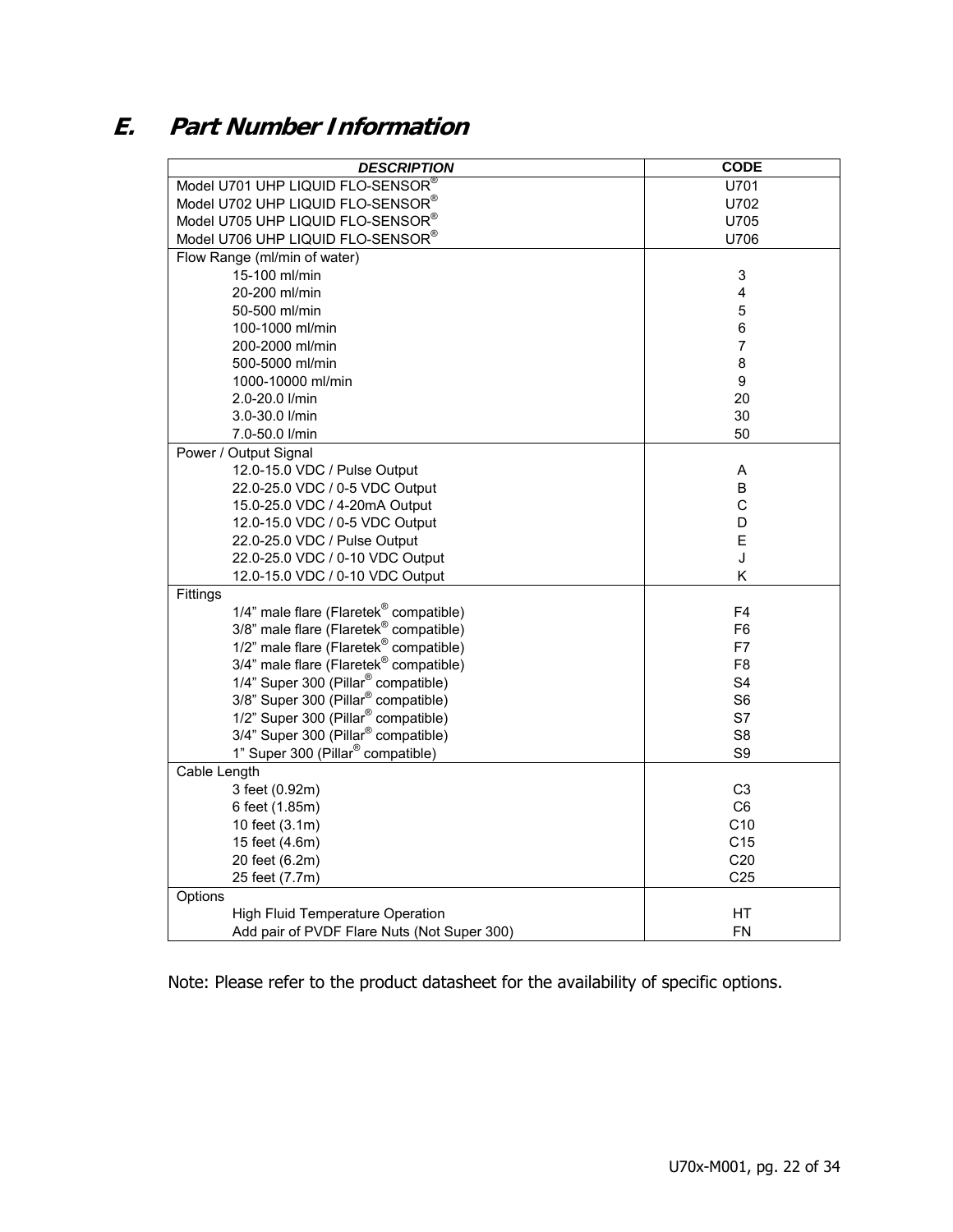# **F. Accessories**

| <b>DESCRIPTION</b>                                                  | <b>CODE</b> |
|---------------------------------------------------------------------|-------------|
| <b>Cables and Power Adapters</b><br>(Ordered Separately)            |             |
| 110 VAC Power Adapter<br>For 15 VDC Models with 0-5 VDC output      | 106-10-08   |
| 230 VAC Power Adapter<br>For 15 VDC Models                          | 106-10-18   |
| <b>Displays</b><br>(Ordered Separately, More Information Available) |             |
| 210R Rate Display, 3 <sup>1/2</sup> digit, 5-30 VDC Power           | 210R        |
| 250 Multi-Function Display, 115 VAC Power, Analog Input             | 250         |
| 250E Multi-Function Display, 230 VAC Power, Analog Input            | 250E        |
| 251 Multi-Function Display, 115 VAC Power, Pulse Input              | 251         |
| 251E Multi-Function Display, 230 VAC Power, Pulse Input             | 251E        |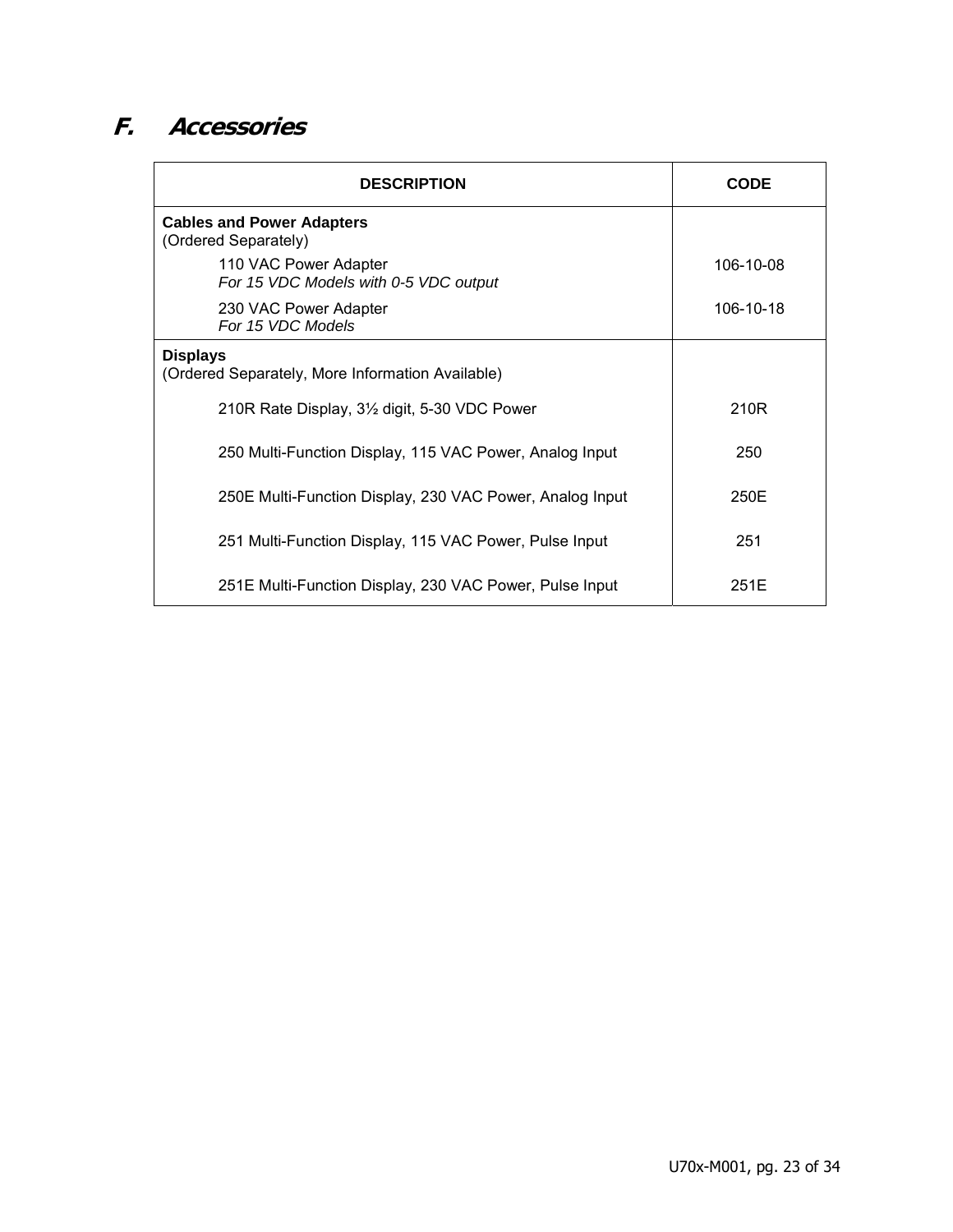# **G. Specifications**

|                                  | Model U701                                                                                                                                                                                                                  | Model U705                                                         | Model U702                                           | Model U706 |
|----------------------------------|-----------------------------------------------------------------------------------------------------------------------------------------------------------------------------------------------------------------------------|--------------------------------------------------------------------|------------------------------------------------------|------------|
| Accuracy (including linearity)   | $\pm 3.0\%$ Full Scale <sup>1</sup><br>$±1.0\%$ Full Scale <sup>1</sup>                                                                                                                                                     |                                                                    |                                                      |            |
| Repeatability                    | ±0.2% Full Scale <sup>1</sup>                                                                                                                                                                                               |                                                                    |                                                      |            |
| <b>Max Working Pressure</b>      | 80 psig (5.4 bar)                                                                                                                                                                                                           |                                                                    |                                                      |            |
| Max Over Pressure Limit          | 100 psig (6.8 bar)                                                                                                                                                                                                          |                                                                    |                                                      |            |
| Temperature Rating (Fluid)       |                                                                                                                                                                                                                             |                                                                    | Operating Range: 0 to 55°C<br>"HT" Option: 0 to 90°C |            |
| Temperature Rating (Environment) | Operating: 0 to 50°C<br>Storage: 0 to 70°C                                                                                                                                                                                  |                                                                    |                                                      |            |
| <b>Wetted Materials</b>          | <b>PTFE</b><br>Sapphire                                                                                                                                                                                                     |                                                                    |                                                      |            |
| O-Ring Material                  |                                                                                                                                                                                                                             |                                                                    | Perfluoroelastomer <sup>2</sup>                      |            |
| Non Wetted Materials             |                                                                                                                                                                                                                             | PTFE, Viton®, Polypropylene, Epoxy, Polyester, FEP Jacketed Cable. |                                                      |            |
| Recommended Filtration           |                                                                                                                                                                                                                             |                                                                    | 20 microns or less                                   |            |
| Compatible Liquids               | Low viscosity (ideally $<$ 10 cS)<br>Low viscosity (ideally $<$ 10 cS)<br>Translucent or transparent<br>Minimum amount of entrapped air<br>Minimum amount of entrapped air<br>or gas<br>or gas                              |                                                                    |                                                      |            |
| Pulse Output Signal Option       | N/A<br><b>BOSFET</b><br>Square wave passive pulse<br>Opto isolated up to 2500 volts<br>Typically 0-200 Hz for lower flow<br>rates and 0-500 Hz for higher flows<br>Pulse height selectable using<br>external voltage source |                                                                    |                                                      |            |
| 0-5VDC Output Signal Option      | N/A<br>Non Isolated<br>Minimum 2.5 $K\Omega$ load                                                                                                                                                                           |                                                                    |                                                      |            |
| 0-10VDC Output Signal Option     | N/A<br>Non Isolated<br>Minimum 5 $K\Omega$ load                                                                                                                                                                             |                                                                    |                                                      |            |
| 4-20mA Output Signal Option      | N/A<br>Non Isolated<br>Current loop should be <500 $\Omega$                                                                                                                                                                 |                                                                    |                                                      |            |
| Zero Drift                       | <b>NONE</b>                                                                                                                                                                                                                 |                                                                    |                                                      |            |
| <b>Recalibration Interval</b>    | Typically once every 12 months                                                                                                                                                                                              |                                                                    |                                                      |            |
| <b>Typical Power Consumption</b> | 12-15 VDC units: 50 mA<br>15-25 VDC units: 75 mA<br>22-25 VDC units: 50 mA                                                                                                                                                  |                                                                    |                                                      |            |
| <b>Typical Response Time</b>     | <300 ms for 97% of final value<br><1 s for 97% of final value                                                                                                                                                               |                                                                    |                                                      |            |
| <b>Electrical Connections</b>    | Integrated FEP jacketed cable with pigtail leads                                                                                                                                                                            |                                                                    |                                                      |            |
| Reliability                      | 100,000 hours MTBF                                                                                                                                                                                                          |                                                                    |                                                      |            |
| Certifications                   | <b>CE Approved</b><br>89/336/EEC (EN 55011 & EN 50082-1)<br>73/23/EEC Low Voltage Directive                                                                                                                                 |                                                                    |                                                      |            |
| Ratings                          | IP53 (NEMA 2)                                                                                                                                                                                                               |                                                                    |                                                      |            |
| Warranty                         | 1 year limited                                                                                                                                                                                                              |                                                                    |                                                      |            |

1. Specifications from 10-100% of rated flow. Linearity is best fit straight line. All calibrations performed with deionized water unless otherwise stated on calibration certificate.

2. Contact factory for current compound.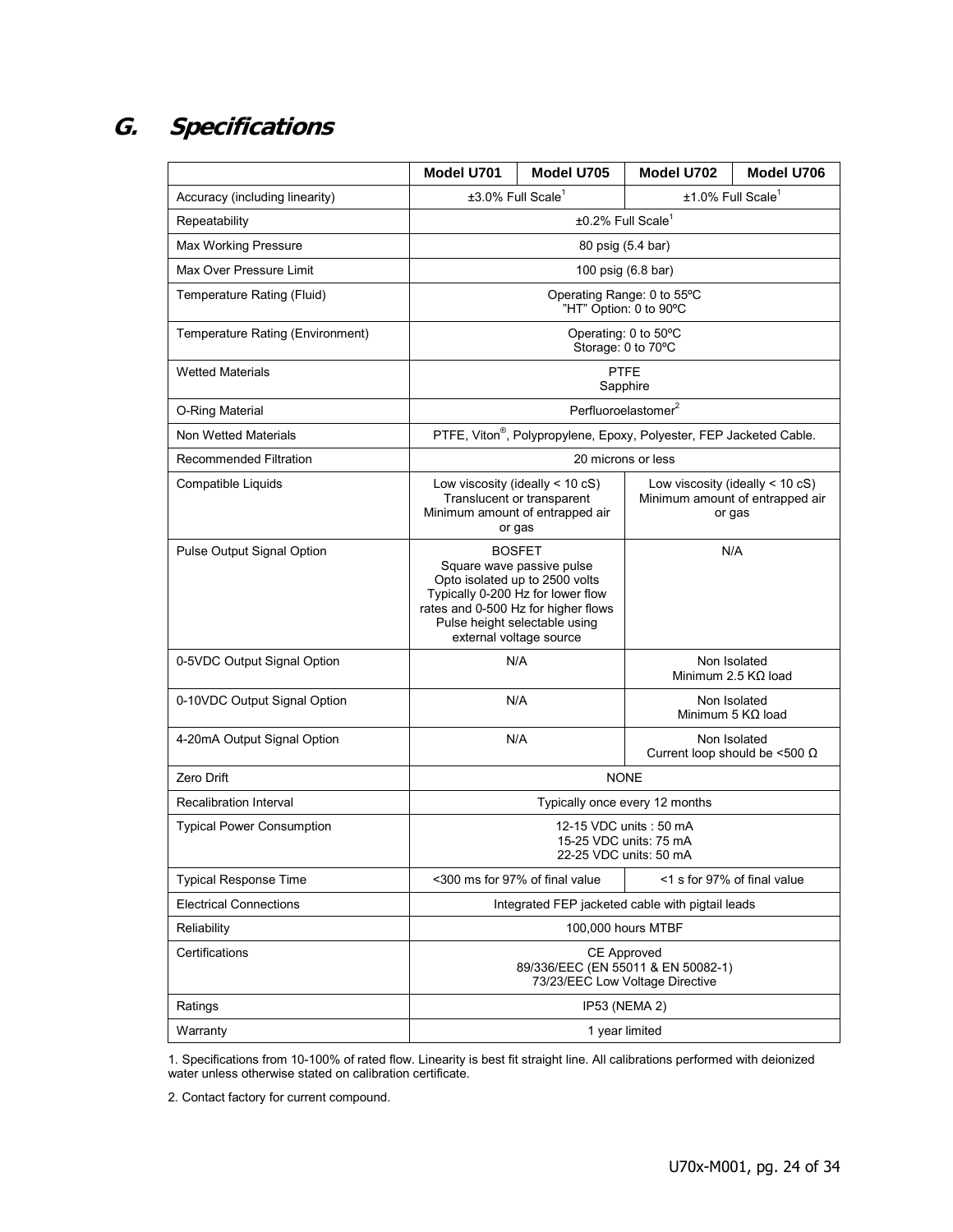## **H. Dimensions**

## **1. Model U701 / 702 With 1/4" Or 3/8" Male Flare Fittings**



## **2. Model U701 / 702 With 3/4" Male Flare Fittings**

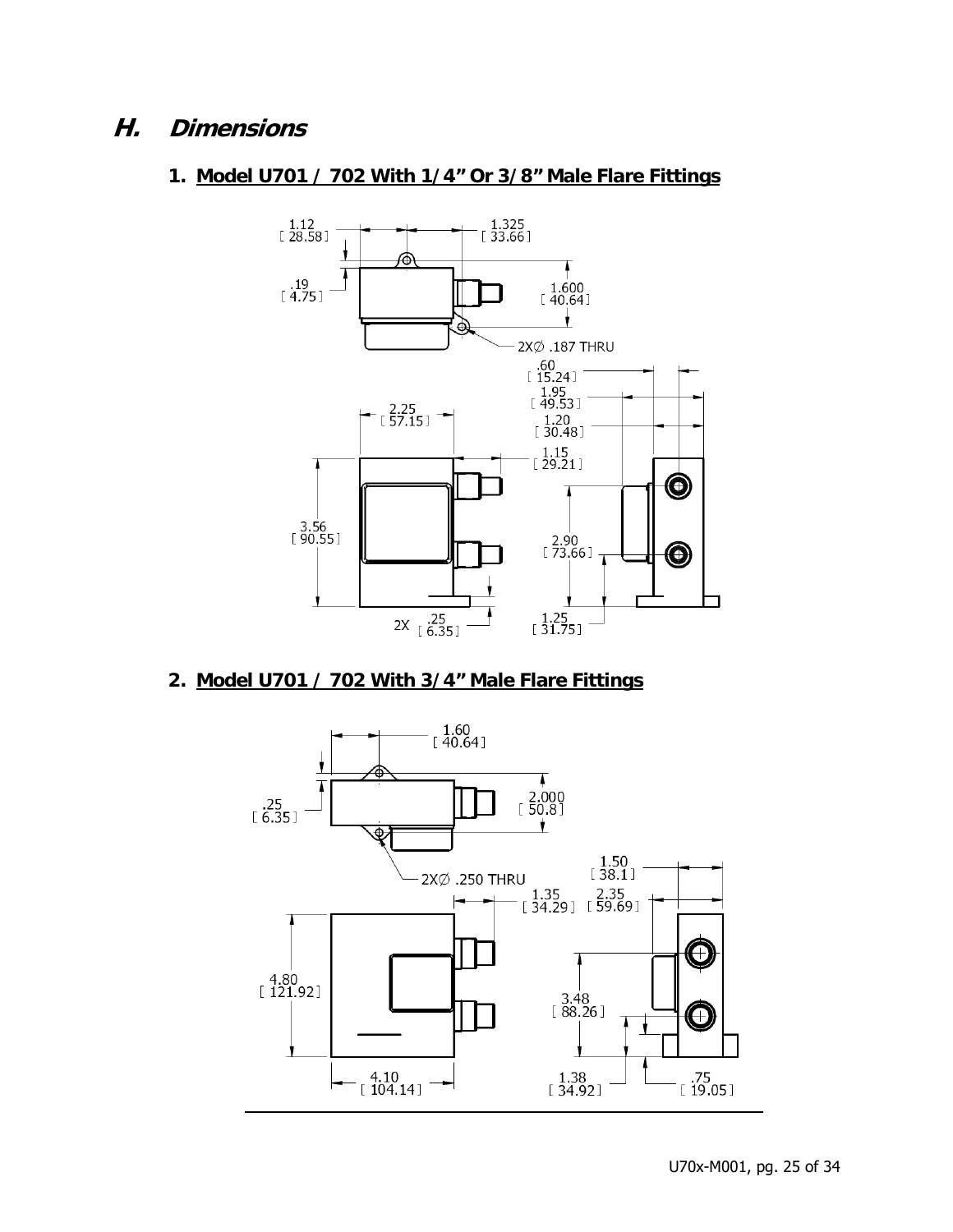## **3. Model U705 / 706 With 1/4", 3/8" or 1/2" Male Flare Fittings**



## **4. Model U705 / 706 With 3/4" Male Flare Fittings**

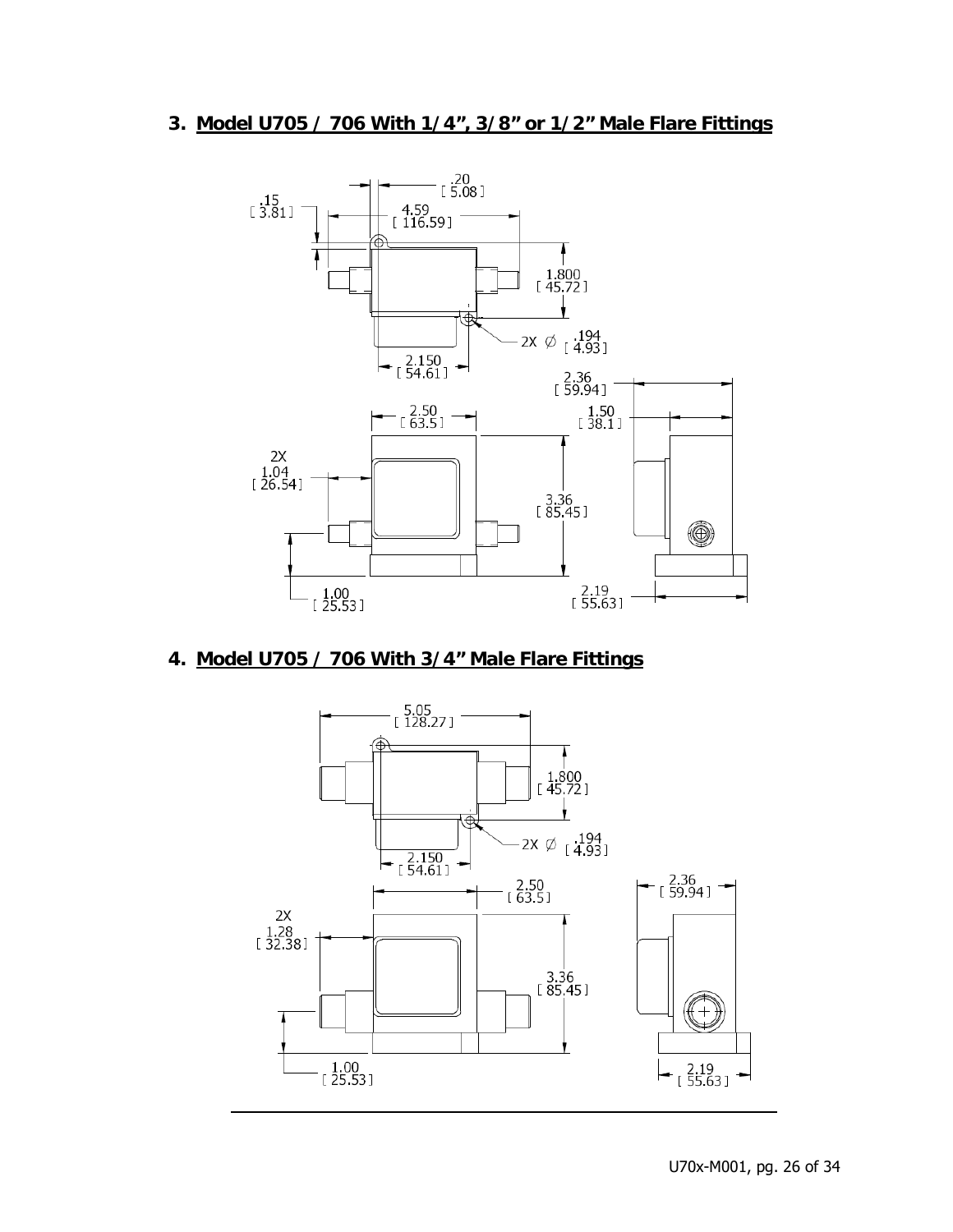# **5. Model U705 / 706 With Super 300 Fittings**



|                     | P/N<br><b>Suffix</b> | <b>Dimension</b>                             |                      |                     |                     |
|---------------------|----------------------|----------------------------------------------|----------------------|---------------------|---------------------|
| <b>Fitting Size</b> |                      | A                                            | В                    | C                   | D                   |
| 1/4" Super 300      | S <sub>4</sub>       | $2 \times 0.4''$<br>$(2 \times 11.43$ mm $)$ | 3.40''<br>(86.36mm)  | 1.00''<br>(25.40mm) | 3.36''<br>(85.45mm) |
| 3/8" Super 300      | S <sub>6</sub>       | $2 \times 0.6$ "<br>$(2 \times 13.97$ mm $)$ | 3.60''<br>(91.44mm)  | 1.00''<br>(25.40mm) | 3.36''<br>(85.45mm) |
| 1/2" Super 300      | S7                   | $2 \times 0.7''$<br>$(2 \times 17.78$ mm)    | 3.90''<br>(99.06mm)  | 1.10''<br>(27.94mm) | 3.36''<br>(85.45mm) |
| 3/4" Super 300      | S <sub>8</sub>       | $2 \times 1.0$ "<br>$(2 \times 25.40$ mm $)$ | 4.50''<br>(114.30mm) | 1.10''<br>(27.94mm) | 3.36''<br>(85.45mm) |
| 1" Super 300        | S9                   | $2 \times 0.8$ "<br>$(2 \times 20.32$ mm $)$ | 4.10''<br>(104.14mm) | 1.25''<br>(31.75mm) | 3.49''<br>(88.62mm) |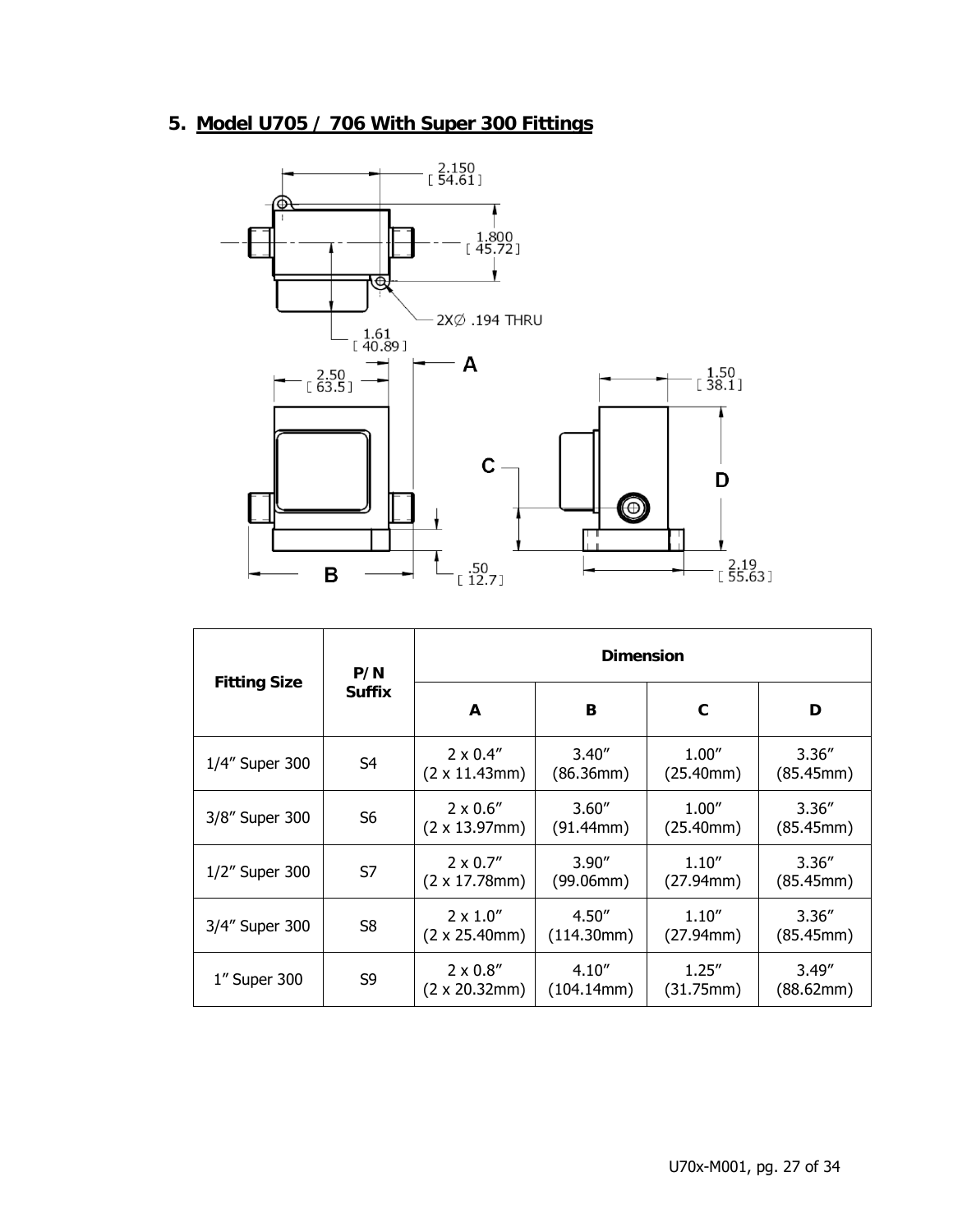# **I. Limited Warranty**

#### DURATION OF LIMITED WARRANTY, MATERIALS & WORKMANSHIP

R.D. McMillan Co., Inc., hereinafter referred to as "McMillan", warrants these products and their associated standard accessories manufactured by McMillan and supplied hereunder, to be free from defects in materials and workmanship for a period of twelve (12) months from the date of shipment to the customer when installed, serviced and operated in its recommended environment. This warranty is not affected in any part by McMillan providing technical support or advice.

Replacement parts are warranted to be free from defects in material or workmanship for ninety (90) days or for the remainder of the Limited Warranty period of the McMillan product in which they are installed, whichever is longer. Parts not installed by factory authorized service centers may void the warranty.

### PRODUCT RETURNS

#### (a) General Policy:

Any product or parts determined by McMillan's inspection to have failed per this warranty, will at McMillan's option, be repaired or replaced with an equivalent or comparable product without charge. McMillan's obligation hereunder shall be limited to such repair and/or replacement and shall be conditional upon McMillan's receiving written notice of any alleged defect within ten (10) days of its discovery. The customer will, however, be responsible for returning the product to McMillan's manufacturing facility in Georgetown, Texas, U.S.A., and for assuming the cost of removing the original product and reinstalling the repaired or replaced product. A written specific explanation of the problem must be included with each returned product. Returned goods should be properly packaged to prevent shipping damage and shipped prepaid to McMillan.

#### (b) Safety Requirements:

For safety reasons, McMillan must be advised of any hazardous fluid or toxic materials that were in or on the product to be returned. Customer must certify in writing that all such hazardous, corrosive or toxic substances have been completely removed, cleaned or neutralized from the returned product prior to shipment to McMillan. McMillan shall hold the returned items pending receipt of customer's statement for defect and certification of cleanliness of returned items, provided that, prior to such receipt, risk of loss of returned items shall remain with customer. Flow sensors, flow meters and flow controllers must be thoroughly cleaned to remove any toxic, corrosive or hazardous fluids that may internally remain therein before shipping product to McMillan.

#### (c) Shipping Requirements:

Customer is responsible for all shipping charges (except for those products under warranty, in which cases customer shall bear the cost of inbound shipping as described herein below, and McMillan shall bear the cost of outbound shipping). Customer is responsible for the costs of out of warranty repairs and/or recalibration. McMillan will ship items repaired under warranty back to customer by the most economical shipping means. Expedited shipping methods may be available at customer's expense. All returned items shall be returned to a McMillan authorized service center., freight prepaid, accompanied or preceded by a particularized statement of the claimed defect and with a clearly readable Returned Material Authorization ("RMA") number affixed to the shipping label. Contact McMillan Customer Service Department for RMA number. Warranty claims shall be made only by using the McMillan's Returned Material Authorization form, completely filled out and returned to McMillan in accord with McMillan's Product Return Policy and Procedure Form.

Contact McMillan's Customer Service Department as follows for instructions:

Telephone calls in U.S.A. ( CST ) 1-800-861-0231 or Outside U.S.A. 512-863-0231 Or Fax: 1-512-863-0671 or e-mail: sales@mcmflow.com

### DESIGN, PROCESS and MANUFACTURING CHANGES

McMillan may make changes in the design or manufacture of any products sold hereunder without incurring any obligation to incorporate such changes into products manufactured prior to incorporation of such design or manufacturing changes. McMillan reserves the right to make design or manufacturing changes without prior notice. McMillan products and replacement parts are manufactured using new materials or new and equivalent to new in appearance, performance and reliability. Due to continuous research, testing, product improvements and enhancements, McMillan reserves the right to change product specifications without notice, except to the extent an outstanding bid obligation exists.

### LIMITATION of LIABILITY

Except as expressly set forth in this limited warranty, McMillan makes no other warranties or conditions, express or implied, including any implied warranties of merchantability and fitness for a particular purpose. McMillan expressly disclaims all warranties and conditions not stated in this limited warranty. Any implied warranties that may be imposed by law are limited in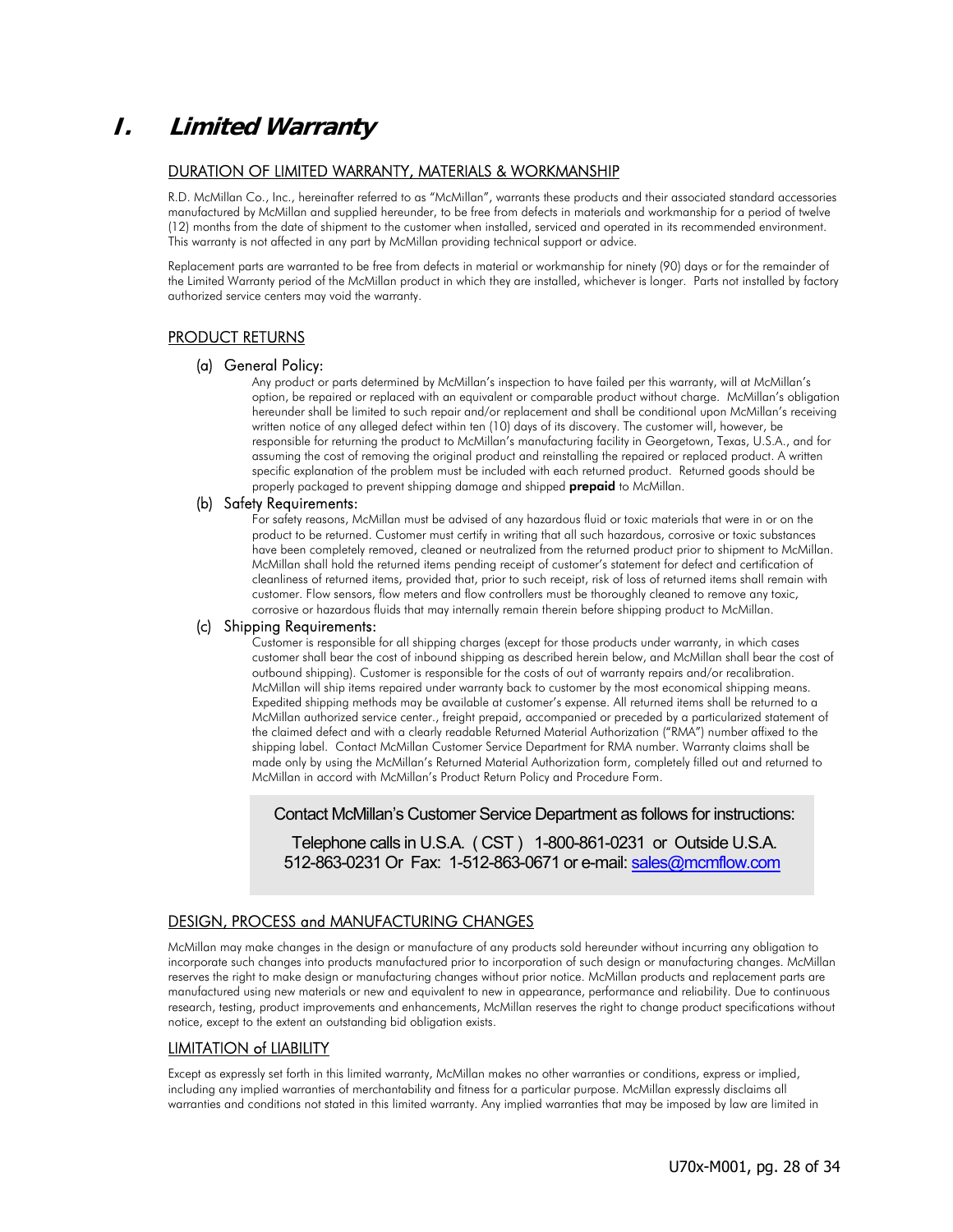duration to the limited warranty period. Buyer/customer agrees that models or samples shown to buyer/customer were merely used to illustrate the purchased product and not to represent, promise or guarantee that any purchased products delivered hereunder would conform to such models or samples. McMillan's distributors or sales representatives have no authority to give warranties beyond those provided in this limited warranty.

If customer's product fails to work as warranted herein, customer's sole and exclusive remedy shall be the repair or replacement at McMillan's option. McMillan is not liable for any damages caused by the product or the failure of the product to perform, including any lost profits or savings, incidental or consequential damages. McMillan is not liable for any claim made by a third party or made by a buyer for a third party. No actions arising out of sale of the products sold hereunder or this limited warranty may be brought by either party more than two (2) years after the cause of action accrues. This limitation of liability applies whether damages are sought, or a claim made, under this limited warranty or as a tort claim (including negligence and strict product liability), a contract claim, or any other claim. This limitation of liability cannot be waived or amended by any person. This limitation of liability will be effective even if customer has advised McMillan or an authorized representative or distributor of McMillan of the possibility of any such damages

This limited warranty gives customer specific legal rights. Customer may also have other rights that may vary from state to state or country to country. Customer is hereby advised to consult applicable state or country laws for a full determination of customer's rights.

### EXCLUSIONS FROM WARRANTY

This limited warranty provided herein **shall not apply** to any product which:

- (1) has been repaired or altered outside of McMillan's factory (or authorized service center) in any way so as, in McMillan's judgment, to affect such purchased item's reliability or performance.
- (2) has been subject to misuse, mishandling, negligence, accident, or acts of God.
- (3) has been operated other than in accordance with the printed instructions prepared by McMillan and provided by McMillan with the product.
- (4) has been returned to McMillan after more than thirty (30) days following the date of the alleged product failure.
- (5) has been returned to McMillan without complying with the Safety Requirements or the Shipping Requirements contained herein.
- (6) requires calibration and/or routine maintenance, unless this calibration or routine maintenance is required as a result of a product failure that is covered under terms of this warranty.
- (7) are consumable parts, such as filter elements, batteries or tube fittings.
- (8) requires replacement or repairs resulting from buyer's improper choice of product flow range, or require repair or replacement due to buyer subjecting product to corrosive fluids or other fluids not suited for use in product
- (9) has flow passages clogged due to failure to use a filter to protect product from particulates in fluid flow stream, or other cause to produce clogged passages
- (10) has been operated outside of recommended specifications (such as voltage, temperature, or flow range, etc.)
- (11) has been damaged or cracked due to negligence in failing to follow printed instructions to prevent excessive torque from being applied to product housing ( generally polyphenylene sulfide plastic )
- (12) has been damaged as a result of gross over-speeding, or prolonged over-speeding of the micro-turbine wheel
- (13) has been damaged as a result of severe sudden impact forces (example: dropping the product)

## METHOD OF SETTLEMENT OF ANY CLAIMS, DISPUTES AND CONTROVERSIES

The provisions of this warranty are severable and if one or more provisions are deemed invalid, the remaining provisions shall remain in effect. Further, in the event that any provision is held to be over broad as written, such provision shall be deemed amended to narrow its application to the extent necessary to make the provision enforceable according to applicable law and shall be enforced as amended. This warranty shall be construed and interpreted in English.

All claims, disputes and controversies arising out of or relating in any way to claims under any warranties, either express or implied (including implied warranty of merchantability), or claims based on any consumer protection act or deceptive trade practice act, contract, tort, statute, or common law, or any alleged breach, default, and/or misrepresentation, will be resolved by means of final and binding arbitration. This limited warranty, including any contests to the validity or enforceability of this limited warranty, shall be finally settled by arbitration under the Rules of Conciliation and Arbitration of the International Chamber of Commerce by one or more of its arbitrators appointed in accordance with the Rules, and judgment upon award rendered may be entered in any court having jurisdiction thereof. The place of arbitration shall be Austin, Texas U.S.A., and the Texas Uniform Commercial Code, as then enacted shall govern the rights and duties of the parties of this agreement without regard to conflictsof-law principles. The arbitration shall be conducted in English. The UN Convention on Contracts for the International Sale of Goods shall not apply to this Limited Warranty.

R. D. McMillan Company, Inc. 7075 R.R. 2338 P. O. Box 1340 Georgetown, Texas U.S.A. 78627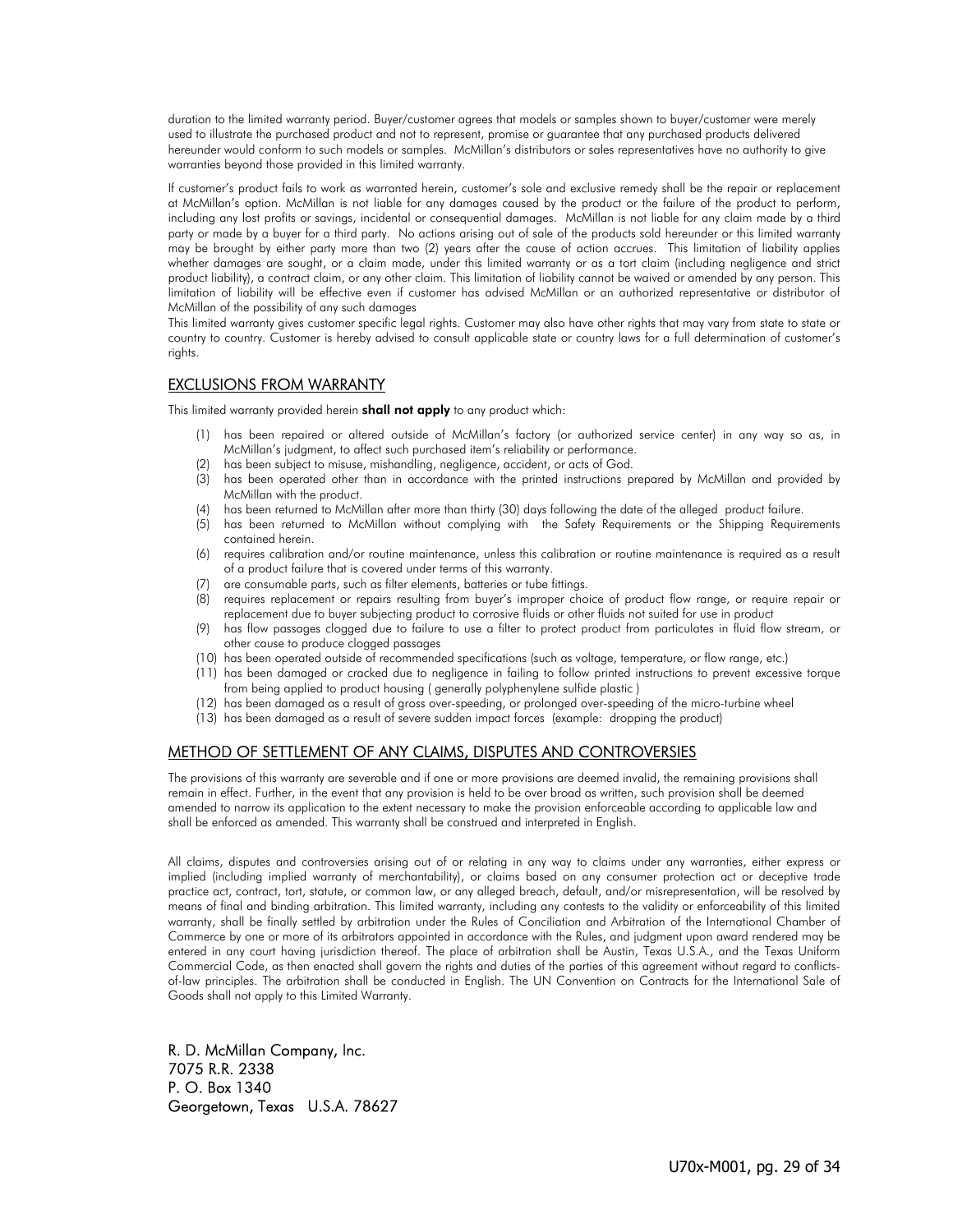# **J. Troubleshooting Guide**

| Symptom                                    | <b>Possible Cause</b>                                                      | Method of Correction                                                                                 |
|--------------------------------------------|----------------------------------------------------------------------------|------------------------------------------------------------------------------------------------------|
| Unit Leaks                                 | Fittings not tight enough                                                  | Tighten fittings (see section B4)                                                                    |
|                                            | Sensor assembly damaged                                                    | Unit must be returned for repair<br>(see Section J)                                                  |
| No output signal or flow                   | No power or low power                                                      | Apply correct power                                                                                  |
| indication                                 | No flow passing through unit                                               | Display or output should read<br>zero.                                                               |
|                                            | Output shorted or overloaded                                               | Check electrical connections<br>(see section B5)                                                     |
|                                            | Improper connection                                                        | Check electrical connections<br>(see section B5) and ensure<br>connector is correctly plugged<br>in. |
|                                            | Output circuitry damaged                                                   | Unit must be returned for repair<br>(see Section J)                                                  |
|                                            | Liquid not translucent enough                                              | <b>Contact the McMillan Service</b><br>Department for assistance                                     |
|                                            | Attempting to measure flows<br>below the specified minimum<br>for the unit | Use higher flow rates                                                                                |
| Flow indication "bounces"<br>or fluctuates | Flow is actually fluctuating                                               | Correct flow source to obtain<br>steady flow                                                         |
|                                            | Not using the fittings<br>supplied by the manufacturer                     | Use the supplied fittings                                                                            |
|                                            | Entrapped air or gas                                                       | Remove entrapped air (see<br>section C2)                                                             |
|                                            | Turbulence in tubing or<br>sensor                                          | Straighten the inlet tubing or<br>lengthen it to at least 6"<br>(150mm)                              |
|                                            | Fluctuating input power                                                    | Correct the power source or<br>change to a regulated supply                                          |
|                                            | Mechanical sensor assembly<br>damaged                                      | Unit must be returned for repair<br>(see Section J)                                                  |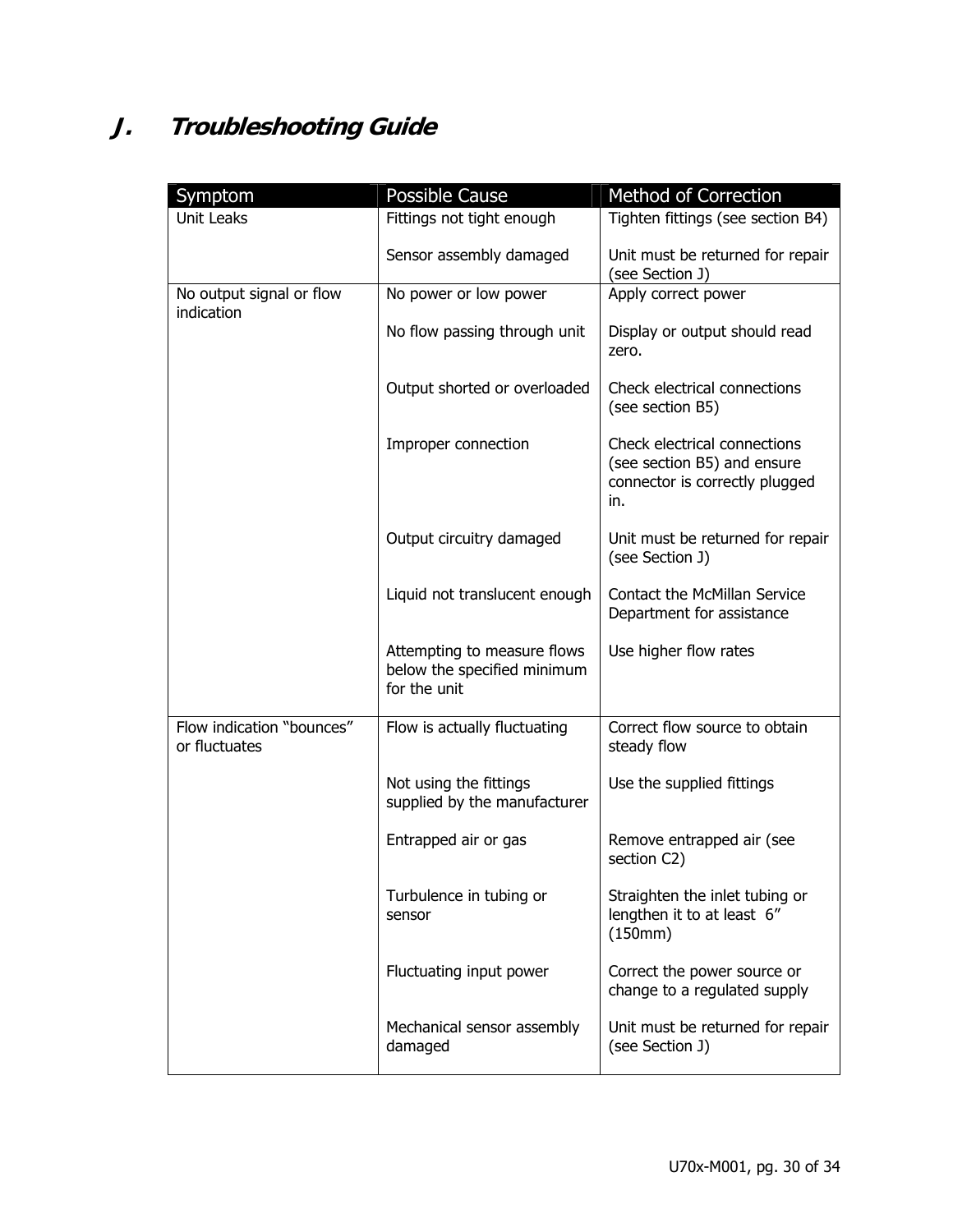| Symptom<br>Flow indication is not linear<br>and output too low at lower<br>flows | Possible Cause<br>Attempting to measure flows<br>below the specified minimum<br>for the unit | Method of Correction<br>Use higher flow rates                                                                                                             |
|----------------------------------------------------------------------------------|----------------------------------------------------------------------------------------------|-----------------------------------------------------------------------------------------------------------------------------------------------------------|
|                                                                                  | Liquid is too viscous                                                                        | Best results are obtained with<br>liquids that have a viscosity of<br>10cS or less. Contact the<br>McMillan Service Department for<br>further information |
|                                                                                  | Entrapped air or gas                                                                         | Remove entrapped air (see<br>section C2)                                                                                                                  |
|                                                                                  | Mechanical sensor assembly<br>damaged                                                        | Unit must be returned for repair<br>(see Section J)                                                                                                       |
| Flow reading accuracy is<br>outside the specification                            | Liquid has a different<br>viscosity and / or specific<br>gravity than water at 20°C          | Calculate the flow reading error<br>/ offset as explained in section<br>C7                                                                                |
|                                                                                  | Entrapped air or gas                                                                         | Remove the entrapped air (see<br>section C2)                                                                                                              |
|                                                                                  | Mechanical sensor assembly<br>damaged                                                        | Unit must be returned for repair<br>(see Section J)                                                                                                       |
| Flow indication is fixed at<br>one value                                         | The maximum rated flow for<br>the unit is being exceeded                                     | Reduce the flow                                                                                                                                           |
|                                                                                  | Output circuits may be<br>damaged                                                            | Unit must be returned for repair<br>(see Section J)                                                                                                       |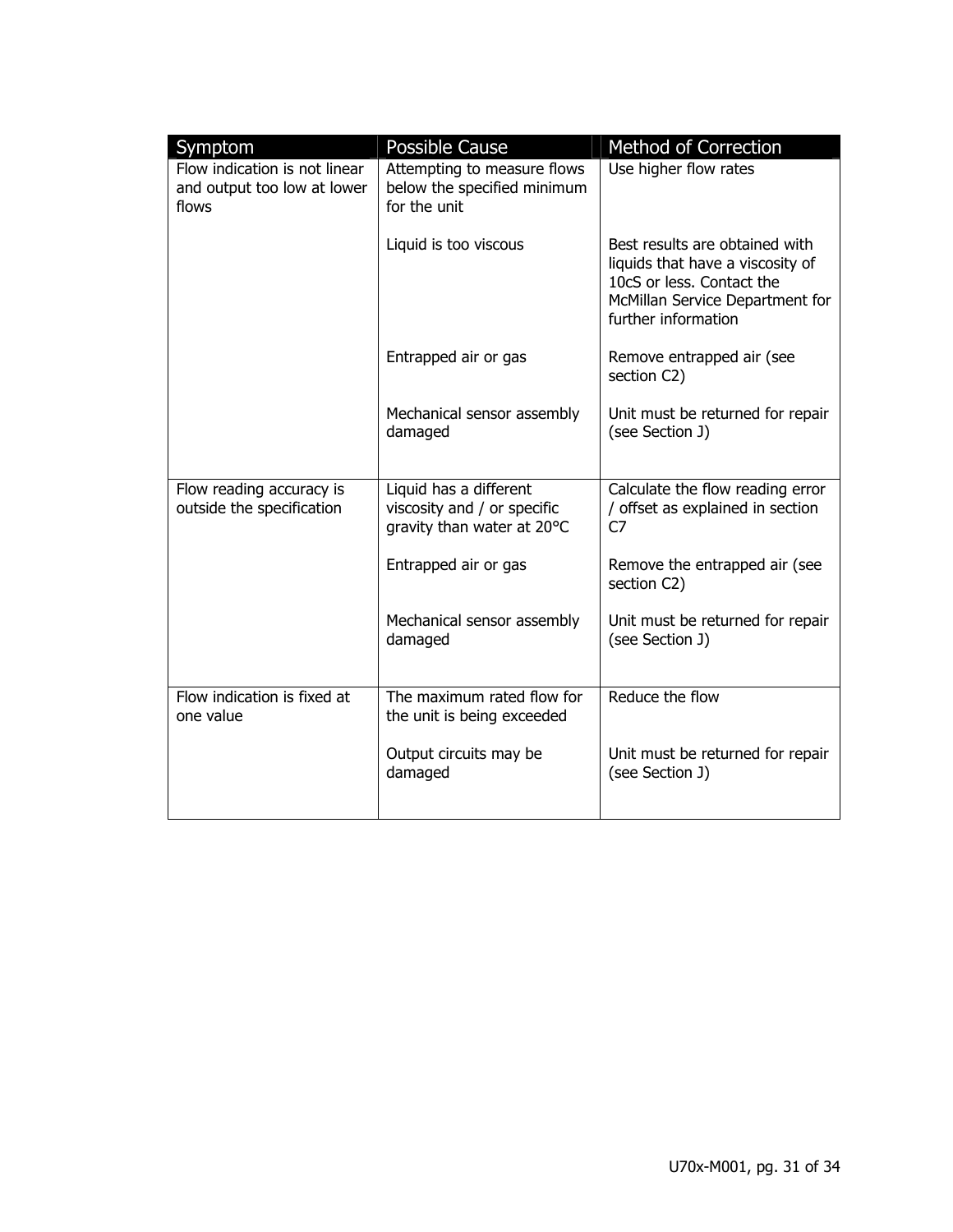# **K. Contacting McMillan**

| Website:<br>Email:       |  | www.mcmflow.com<br>tech@mcmflow.com                                 |
|--------------------------|--|---------------------------------------------------------------------|
| <b>Mailing address:</b>  |  | McMillan Company<br>P.O. Box 1340<br>Georgetown, TX 78627<br>U.S.A. |
| <b>Shipping address:</b> |  | McMillan Company<br>7075 RR 2338<br>Georgetown, TX 78628<br>U.S.A.  |
| <b>Phone:</b><br>Fax:    |  | (512) 863-0231<br>(512) 863-0671                                    |

For repairs and/or return information, please contact our service department any of the ways shown above.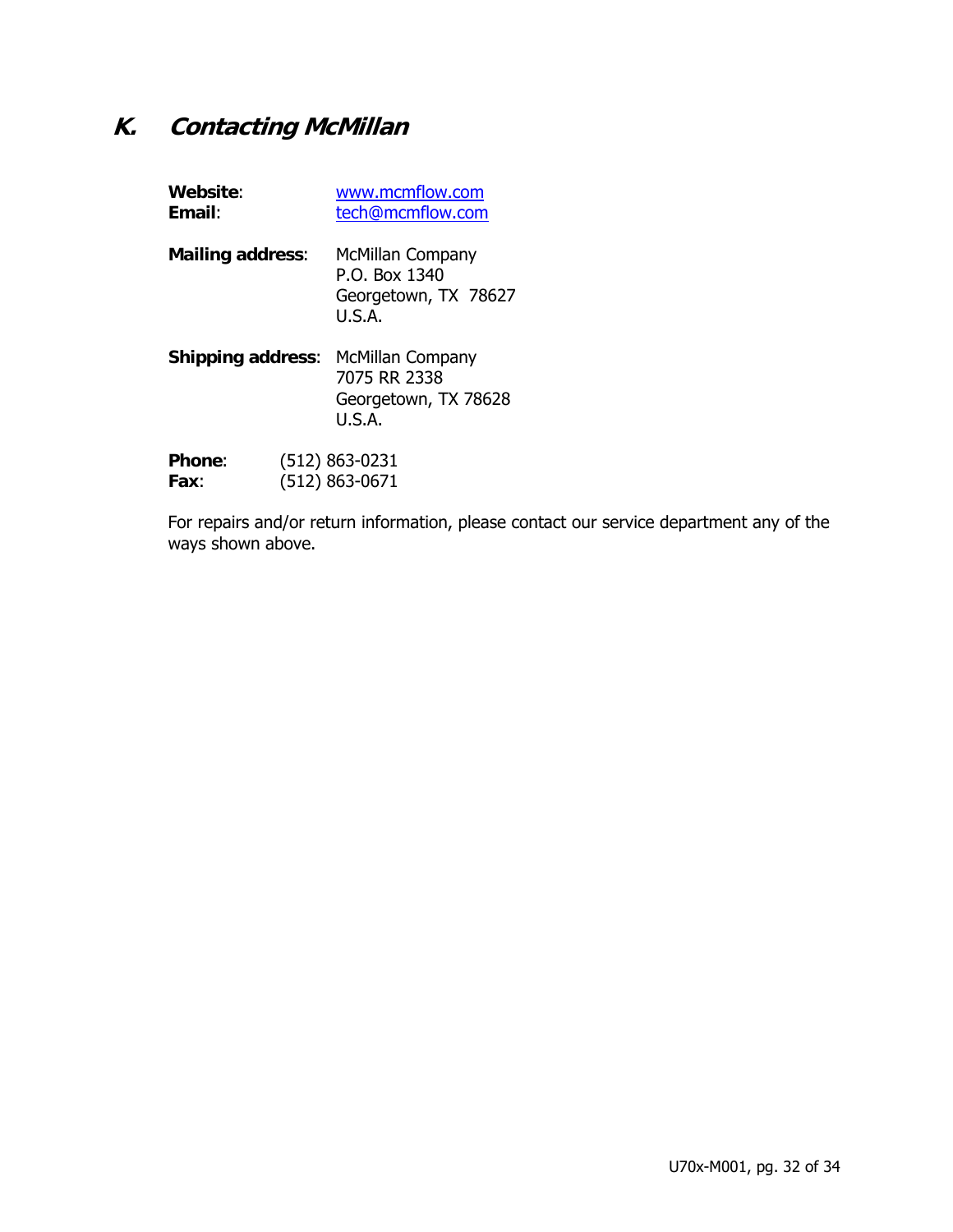THIS PAGE INTENTIONALLY LEFT BLANK.

Manual U70x-M001 November 2005 Revision 1 www.mcmflow.com

U70x-M001, pg. 33 of 34